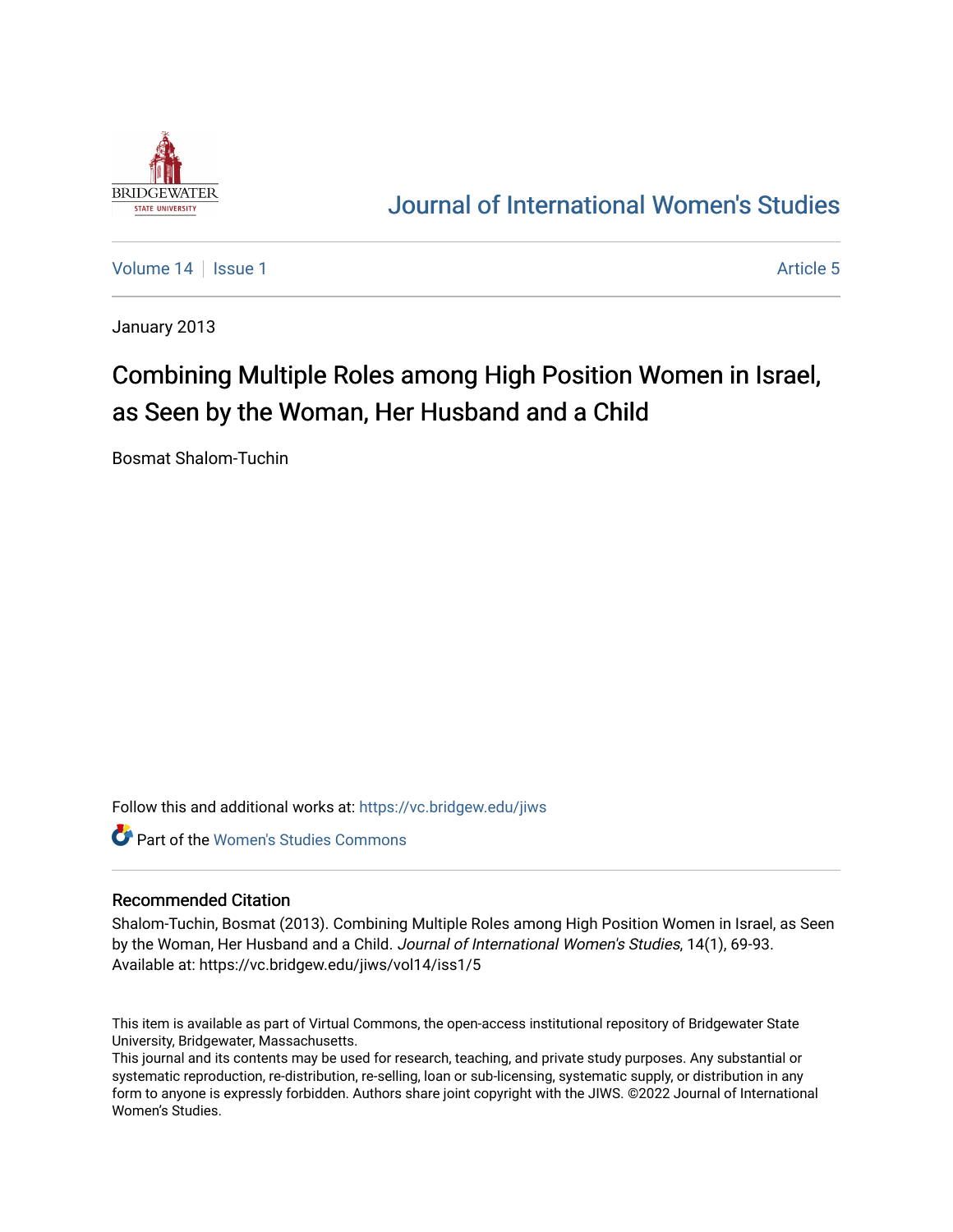Shalom-Tuchin: Combining Multiple Roles among High Position Women in Israel

This journal and its contents may be used for research, teaching and private study purposes. Any substantial or systematic reproduction, re-distribution, re-selling, loan or sub-licensing, systematic supply or distribution in any form to anyone is expressly forbidden. ©2013 Journal of International Women's Studies.

# **Combining Multiple Roles among High Position Women in Israel, as Seen by the Woman, Her Husband and a Child**

By Bosmat Shallom-Tuchin<sup>1</sup>

# **Abstract**

The study examines the perceptions of the women and their family members regarding the factors enabling them to achieve high positions in the workplace. It also seeks to understand the influences the women's career has on her children and family life. The conceptual basis of the research is the work-family role conflict theory and role enhancement perspective. In addition, the study compares the Israeli women strategies for balancing work and private life as they relate to the family structure to the cultures in the countries around the globe. Twenty-two life-story interviews were conducted with high positioned Israeli women, some of their husbands and children by means of qualitative–phenomenological method. It was found that the women's personal characteristics were of crucial importance for their successful coping with multiple roles. The family support and especially that of the husband was important. In addition, simultaneous growth of career and family created marital happiness and a sense of fulfillment. Regarding children's perceptions, it seems that they differentiated between physical caretaking, given by other agents, and education and emotional connection given by the parents. However, there still existed the role conflict which found expression in the mother's guilt, the daughter' feeling of deprivation and the daughter's conflict regarding the choice of a profession. The findings suggest that family and work perceived as inseparable by the participants created the work-family dynamic balance. Overall it can be concluded that the benefits women and their families gained from combining multiple roles outweigh their negative effects.

*Keywords*: high-positioned women; work and family; effects on children; family perspectives, life-story interviews, international women studies.

#### **Introduction**

Surveys regarding women in high positional roles still show that there are few women holding high positions in the world in general and in Israel in particular. (e.g Grant Thornton, 2009, D&B, 2008). These results are not surprising considering the existence of the "Glass ceiling" phenomenon. Examples of the glass ceiling in the 21 century can still be seen by new research from Grant Thronton International (2009). They reveal that women still hold less than a quarter of senior management positions in privately held business globally, the same as in 2007. Similarly, the American Association of University Professors (AAUP) conducted a survey in 2005/6, which showed that less than a quarter (24%) of full professors was women (West and Curtis, 2006). According to a survey conducted by Dun & Bradstreet (2008) in 2007 on the largest and most influential companies in Israel, only 2.2% of the chairpersons in these companies were women. However, there is slow change for the better: In 2007, 8.4% of all the CEO's were women, compared with 6.6% the year before (D&B, 2008). Despite this, there is a

 $\overline{a}$ 

<sup>&</sup>lt;sup>1</sup> shalombo@gmail.com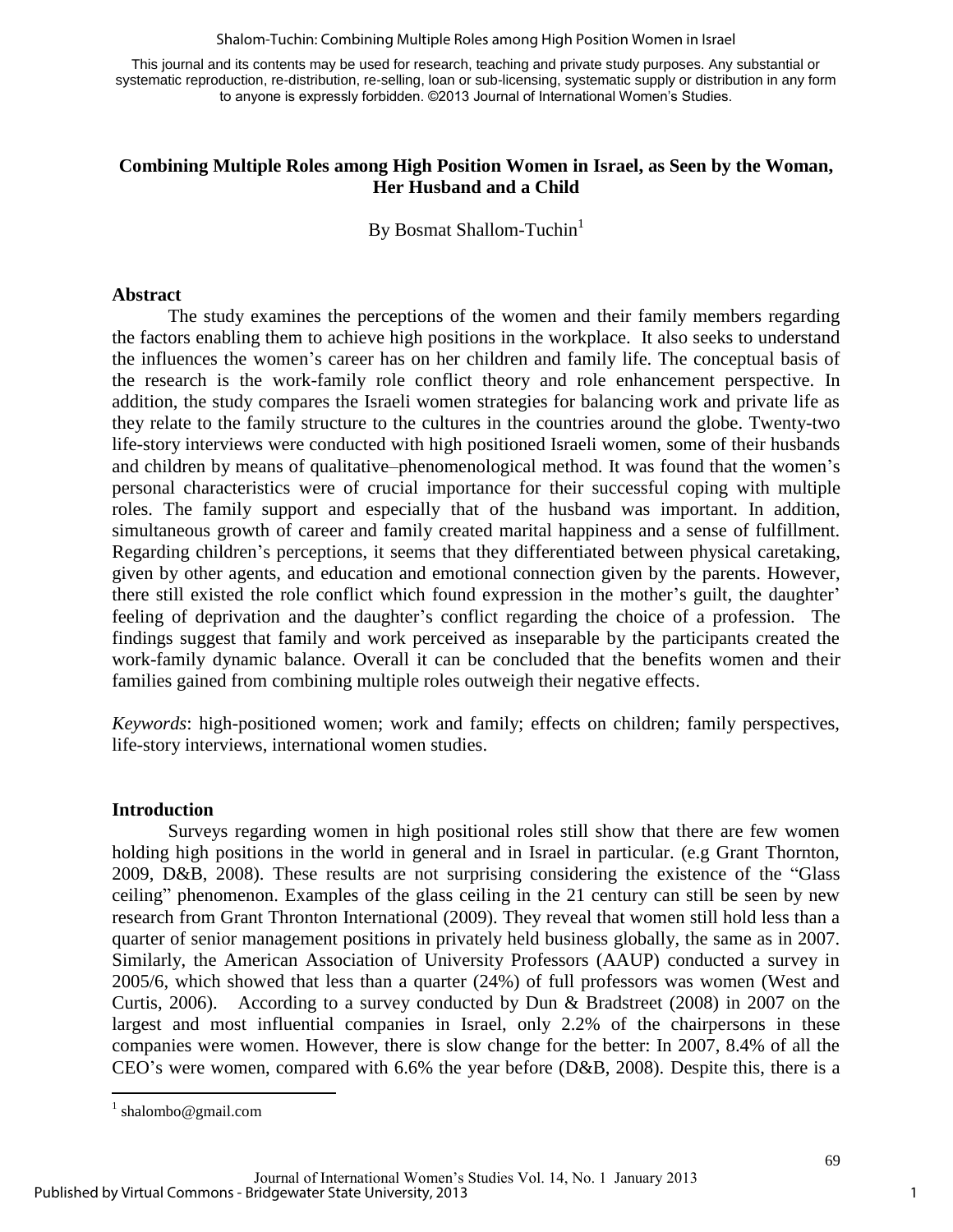growing group of women who achieved high positioned roles and simultaneously built a family and raised children. How did they manage to cope with multiple roles? Their career success being obvious, are they equally successful in their family life? How did their career affect their children and family life?

The conceptual framework of the current study evolved from Role Theory, specifically, the Conflict and Enhancement hypotheses. The Conflict Hypothesis or Scarcity Approach viewed energies of individuals as finite and role demands as infinite (Coser, 1974, Goode, 1960, Marks, 1977). Role conflict, then, became an inevitable, normal, and expected consequence of multiple roles. In contrast, the Role Enhancement hypothesis, restated most recently as the expansionist theory (Barnett & Hyde, 2001) emphasized the potential benefits of multiple roles. The hypothesis believes that human energy is a potentially expandable resource. By engaging in multiple roles, one has the opportunity to increase one's energy supply. The benefits of multiplerole engagement are reflected in positive mental health, physical health, and relationship health. Multiple roles provide multiple sources of social support, skills that transfer from one role to another and an increased sense of meaning, personal worth and purpose (Barnett & Hyde, 2001, see also Sieber, 1974, Thoits, 1983). An alternative explanation of the conflict and enrichment assumptions was presented by Tiedje, Wortman, Downey Emmons, and Biernat, Lang (1990). They compared the role perception continuum model that proposes that perceptions of enhancement and conflict are best represented on a continuum anchored by conflict and enhancement, to the assumption that these perceptions are mutually exclusive. Support for this claim can be found in Grzywacz & Marks (2000). They believed that women and men perceive that the benefit they get from combining work and family justifies the work-family conflict. Which of these theories is more suitable for women in the twenty first century depends on whether a woman derives more enhancements or conflict from her multiple roles.

Many factors can influence the success of women in multiple roles. Among these there are the women characters and perceptions. In a study conducted in India, it was clear that the women had succeeded in their careers because of their ability to harness their strengths, their individual drive and desire to grow (Nath, 2000). In China it was found that women managers in information technology sector are high achievers with a high level of ambition (Aaltion & Huang, 2007). In the USA, Buzzanell, Meisenbach, Remke & Bowers (2005) found that the participants in their study reframed the good mother image into a good working mother role that fits their lifestyles and interests.

Another factor is a family support demonstrated in many studies conducted around the world: China (Aaltion & Huang, 2007), Singapore (Kim and Ling, 2001), Bangladesh (Alam, 2001), India (Nath, 2000), etc.. For Indian women managers the father was a primary source of career encouragement, as well as the mother and siblings who played a part. Or the family had a significant negative influence when it was not supportive. In addition, the family and the extended family provided support in child care in Bangladesh and India (Alam, et al, 2011, Nath, 2000). Another crucial factor is a spousal support and encouragement in continued success in the corporate world (Nath, 2000). The spouse can contribute to his mate's effective stock of human capital in many ways. Spousal help is of an indirect nature if the spouse enables the person to spend more time at work. (Moore, 1962, Mincor, 1982, Becker, 1965). Spouses can also provide direct assistance such as entertainment of colleagues and clients, clerical help, and access to information through personal contacts and other means (Gerber 1983, Lorber, 1984). Greenhaus and Parasuraman (1994) suggested four categories of tangible and emotional support: informational (information, advice, suggestions), instrumental (aid in time, money or other forms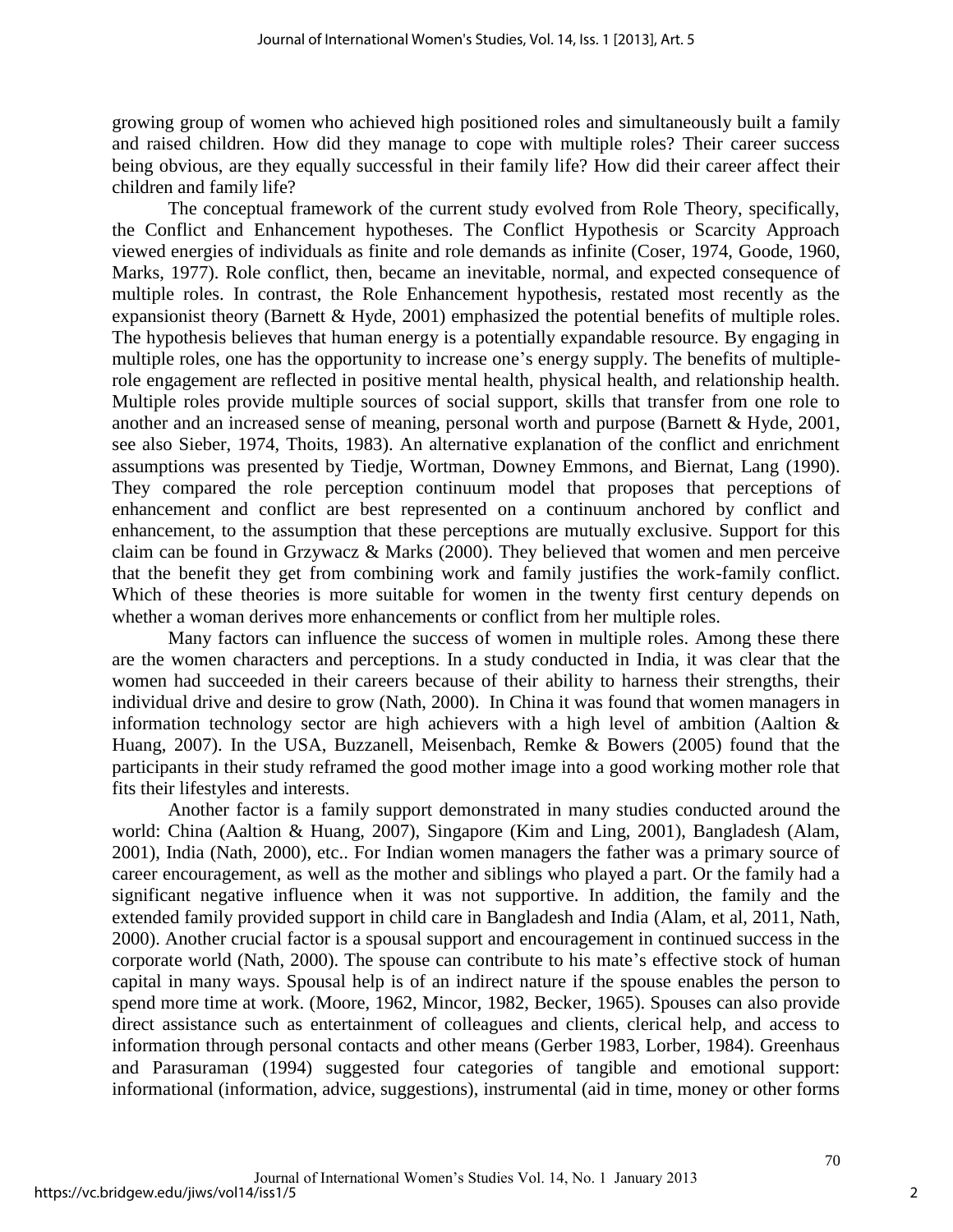of help), emotional (provision of esteem, affection and trust) or appraisal (feedback and affirmation). In a study conducted on women entrepreneurs in Singapore it was found that spousal support is mostly mental and emotional, but also accompanied by childcare and housework (Kim & Ling, 2011). In the studies conducted in the UK, Nabi (2001) and the USA, Parasuraman, et. al., (1992) found that social support was more positively related to subjective career success for women than for men and played a more important role in the family satisfaction for women than for men. For most Indian women (Nath, 2000) the husband's support and encouragement were critical in their continued success in the corporate world. The Chinese women coped with the family-work conflict by sharing the family responsibilities with their husbands (Aaliton & Huang, 2007). By contrast, many respondents from the Hong Kong study either tried to get more support from their husbands or discussed work-family problems with them, but nevertheless they appear to get little support from them. The same results were found in the research on Bangladesh urban (Dhaka) women. It was concluded that the women managers appear to get little or no support from their husbands (Alam, et al, 2011). Another factor influencing career success of women that is found in literature around the world was paid help. Like most of the households in Hong Kong and China, the interviewer's family employed a domestic help to fill the roles of a nanny, a cleaning lady, a cook and a shopper (Aaltion & Huang, 2007, Lo et al, 2003). Most of the Indian women managers, the women entrepreneurs in Singapore and the women managers in Bangladesh had paid help at home to take care of the domestic chores (Alam, et al, 2011, Kim & Ling, 2001, Nath, 2000). Another help that was found in the studies conducted in China and Hong Kong was a hired tutor for a child's homework. The need for tutoring for the schoolchildren corresponds to China and Hong Kong school system, where students need adult help to complete their school assignments (Aaltion  $\&$ Huang, 2007, Lo, et al, 2003).

The increasing entrance of women into the workplace during the past decades has great impact on family structure, dynamics and the social and psychological development of individual family members. Therefore there has been great public and academic interest in effects of maternal employment on children's development. The outcomes indicate general consensus that a mother's work status *per se* has no predictable effects on her children's development (Barnett & Hayde, 2001, Harvey, 1999, Hayes, Palmer & Zaslow, 1990 Kamerman & Hayes, 1982). Substantial literature compares children of employed and non-employed mothers shows that a variety of specific factors interact with mother's employment in determining outcomes, such as experiences of work, work satisfaction and the way she feels about it (Bloom-Feshbach, Bloom Feshbach & Heller, 1982, Hoffman, 1987, McEwen & Barling, 1991, Zigler & Frank, 1988).

Even though many studies have been conducted on the family-work phenomenon, only few focused on the family members (e.g. Gerson, 1993) and none investigated the family narrative as a whole. This issue was barely, if at all, studied in different countries around the globe. The purpose of this research is to fill in the gap in the literature by examining the perceptions of married women with children and their family members regarding the factors enabling them to achieve high positions in the workplace. It also sought to understand the effects of the woman's career on her family members and the meaning of being a husband or a child of these women.

The current approach suggests that the work-family conflict can be better dealt with if an employed individual is treated not as an autonomous agent, but as a part of a family system. Such a system approach can improve our understanding of the work-family interface and its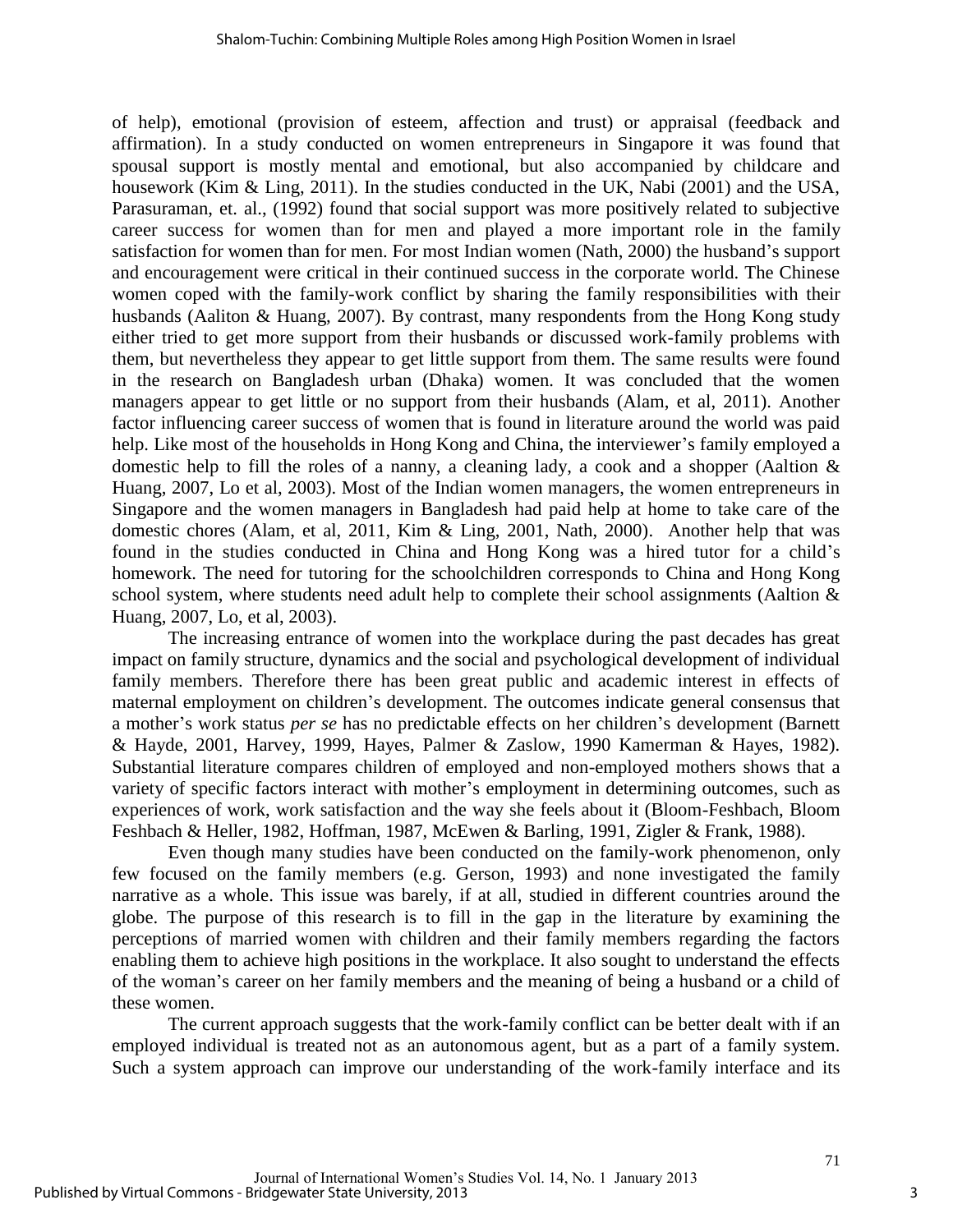effects on family life (Barnett and Garies, 2006). These suggestions indicate the need for the current research.

#### **Method**

# *Participants*

Twenty-two in-depth interviews that included life stories were conducted. Nine highranked full time working women, married with at least one adult child over 19 years old participated in the study. The women were selected from three broadly defined occupational fields: heads of colleges, business women and Knesset (parliament) members. Some of them were on the list of "50 Influential Women in Israel for the Year 200X," ranked by the leading Israeli newspaper *Globes*. The reason for choosing these women was their high positioned roles which indicate their professional success. The fact that they are married (never divorced) with at least one child over 18 was an indicator of their ability to maintain spousal intimacy and motherhood. The ages of women ranged from 45 to 55 at the time of the interview. The ages of the five husbands ranged from 54 to 59. They all became top-level professionals in their fields: 2 were CEOs of big Israeli companies, now self-employed; another was a chairman of several companies, one had a high position in one of the biggest companies and one owned a company. Five daughters and three sons of high positioned mothers were interviewed. At the time of the interviews their ages ranged from 22 to 38.

#### **Procedure**

The women were recruited during 2006-2008. They were approached via e-mail or inperson at professional conferences. Each woman's interview was followed by a separate interview with at least one family member. In some families only the husband or the child was interviewed and not both. The places of the interviews were chosen by the participants. The time of the interviews ranged between one and one and half hour. The interviews were conducted in Hebrew.

#### **The research tools**

Three research tools were used: an interview and Interview Guide, the research diary and the human as an instrument.

 Each interview was conducted in three stages, as suggested by Rosenthal (2003). In the first and most important stage, the participant was asked to tell her life story. A husband and a child were asked to tell their life story as a husband or a child of a high positioned woman. Only during the second phase of the interview that narrative-generating questions were posed in order to encourage participants to talk about phases in their life or particular situations. The questions elicited additional information already mentioned in the interview: "Could you tell me in more detail about …?". Only in the third phase of the interview the Interview Guide was used. It posed external narrative questions regarding topics of interest that had not been mentioned.

#### **Narrative analysis**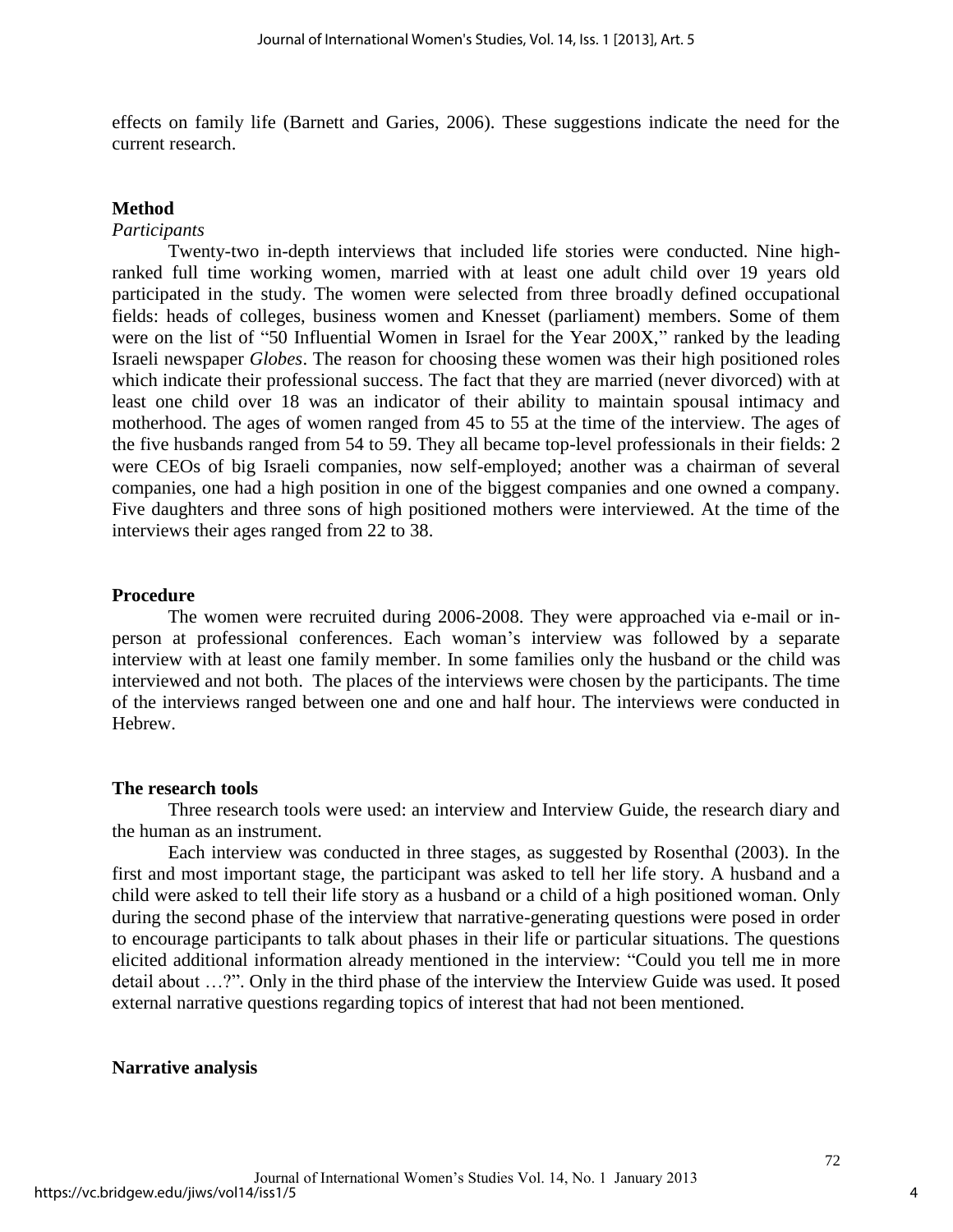The data processing in the current research was divided into several stages, as suggested by Tutty et.al (1996) and with the transparency suggested by Miles & Huberman (1994) and presented in Shkedi (2003). Some of the grounded theory techniques (Glaser & Strauss, 1967; Strauss & Corbin, 1990, 1994) were used.

#### **Results**

#### **The women:** *"There is an inner drive that motivates you to move forward" (Rachel)*

In an answer to the question: "How did you achieve the things you did?" The women mention qualities such as motivation, initiative and strength and the courage to act and to change; it seems that the women possess these characteristics from an early age. These ambitions and characteristics lead to a strong will to have a career. These qualities are typical for this kind of women. These women are responsible for their own life, practical and creative and take an active life position.

Other characteristics such as: "crazy mother, very worried and concerned", "full of anxiety for their future" were used to describe the women as mothers. These characteristics are female stereotypical characteristics. Having both groups of characteristics indicates "androgyny personality". The term 'androgyny' describes behavior without sexual stereotypes. It constitutes a balance between male characteristics that express performance ability and female characteristics, which express emotional ability (Pines, 1998). According to Bem (1974), androgenic people are able to stick to their opinion during an argument and at the same time to respond with warmth and sensitivity. Therefore, one can say that these women have different characteristics for each of their roles, as one of the interviewees said: "Here I am like a stone, like a rock .At home I am soft" (Dina). But they also possess characteristics common to both roles - at work and at home, such as "good relationships, the need to listen, to encourage and give personal example, to accept other people and be happy with their success" (Irit). In summary, one can say that these women have different characteristics for different roles and situations as well as a combination of common characteristics for their multiple roles. These attitudes coincide with Chinese participants' statements about the managerial style; almost all of them agreed that androgynous management was the ideal style (Aaltion & Huang, 2007).

#### **The women's coping strategies:** *"My recipe is to start everything early" (Irit)*

The women's and the men's qualities were combined in the early period of their lives; they got married and started a family very early and simultaneously the women started their careers. It seems that the early start has a positive effect on their world. Irit summarizes it in the following way: "My recipe is to start everything early, even to get up early in the morning. When I got married, I hadn't turned 19 yet. It is not that I planned it, but when I look back, my rule is not to postpone anything, even if it creates a break in the middle. I started the university a year before my school friends. The family grows up simultaneously with the work. My daughter is a friend of mine and I already have 4 grandchildren." Simultaneous development of career and family of the participants contradicts earlier studies. Pines, (1989) described two women managers who postponed the birth of their children in order to develop their career. Blair-Loy (2003) described a group of women who decided to have babies and keep on working. These women had children after they had gained a professional name and achieved high ranks, at a relatively mature age of over thirty. In addition, Schwartz (1989) showed that only 35% of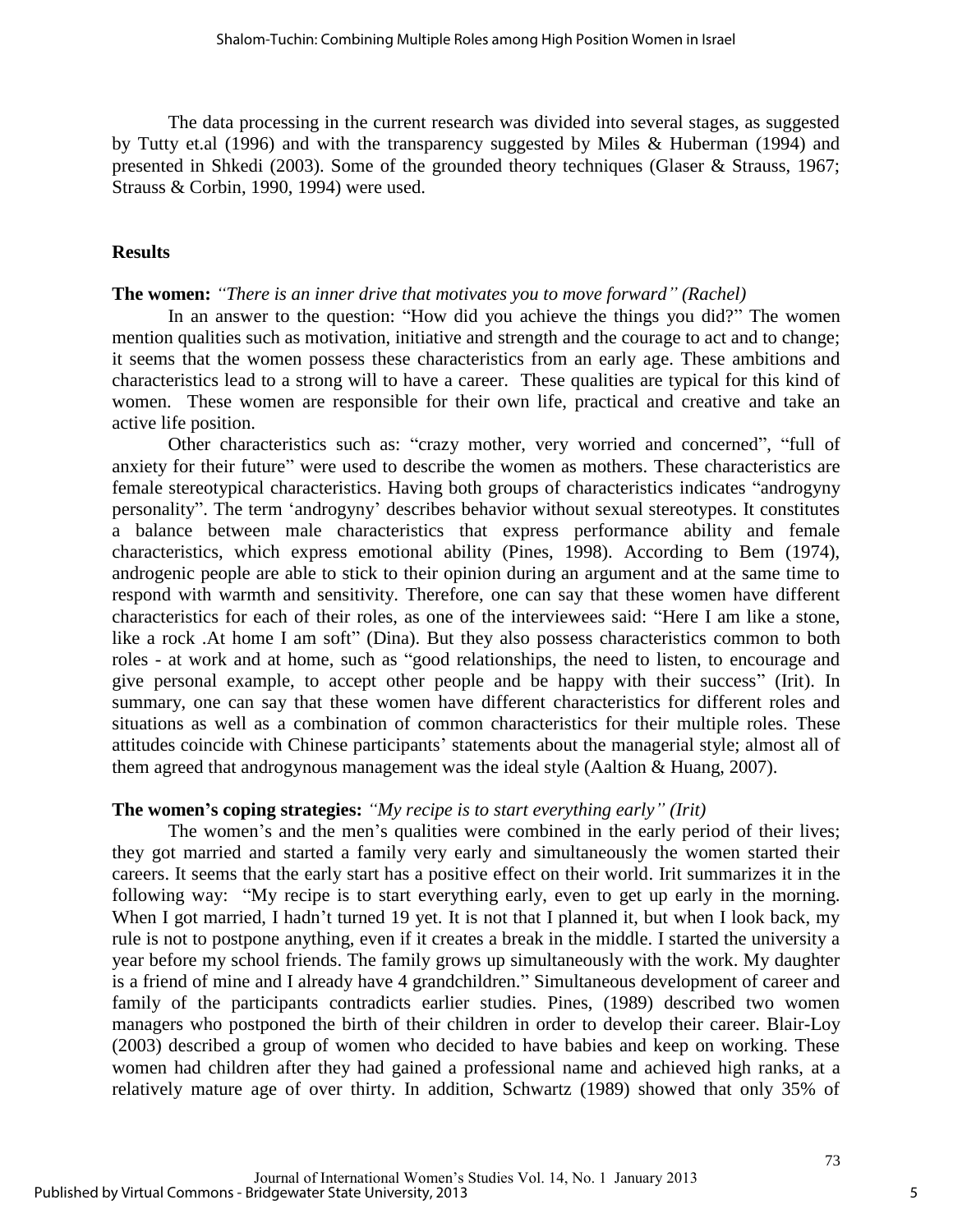women executives have children by the age of 40. Goldin (2004) showed that among the 1980 to 1990 college graduates who stated that their goal is a career and family, only 21 to 28 percent realized that goal by the age of 40. These differences between earlier studies to the findings of this research can be considered under cultural differences. Israeli society is family-oriented and strongly pronatalist at both institutional and normative/individual levels. (Portugese, 1998) Therefore it is not surprising that Israeli women simultaneously build a career and raised a family. In addition, an empirical study in Israel shows that a majority of married women and mothers perceive both family and work in the labor market as highly important and combine them in practice. Their occupational aspirations and achievements are, nevertheless, limited by strong traditional norms of familism (Toren, 2003). The findings in the research conducted in India correlate with the Israeli results: "The later in your career you have children, the harder the choice between home and family… better to have children earlier in your career… try and find a way to do things earlier in life" (Nath, 2000)

#### **Support**: "*I recruited the entire world to help me" (Dina)*

The women received various kinds of help and support: paid help, support from parents and especially a support from the husband and understanding from the children. Dina described the help she recruited when she started her own company: "my spouse, our parents from both sides and of courses the paid help: housemaids, nannies, babysitters." The women facilitated their daily life by using whatever services money could buy, including prepared food. The first ones to support the women were her parents and especially her mother "My mother always stood by me when I needed her" (Na'ama), "I always say that behind every men stands a woman, and behind every successful woman stands her mother. She helped me to deal with difficulties: if I had a sick child, she would take a day off work, so I could stay at mine" (Tamar). In most cases (except one), when the children were young, the parents helped very much. Their help was active, such as taking them from the kindergarten, spending the day with them, or staying with them when the parents were busy. When children got older they sometimes turned to grandparents when the mother was not available: "Grandmother is a much better friend of mine. Many times, I would call my mother and she would ask: 'Is it urgent?' It was usually not. So I called my grandmother instead". (Maya).

#### **The husband's support**: "*There is no way to succeed without the right partner" (Sara)*

The husband's support was a major theme in the interviews with women who considered it to be the major factor in their success. Four layers of husband's support have been found. They are hierarchical and each layer is based on the previous ones: Passive support (helping by not interfering), Equal participation, Relieving the guilt and Active support. The first layer of help, the Passive support, is provided by the husband who is not afraid of his wife's success. Leah, Tamar's daughter, said: "My dad … He supported her by not interfering." The second layer of help is represented by the husband who shares the house chores and child rearing with his wife, he is an Equal Participant: "There is no way to succeed without the right partner. He always said: 'You go, I will take care of the children, I will warm the food, I will do…' (Sara). "He does all the shopping, most of the laundry and starts the dishwasher." (Shira). Regarding child caring, Shira said: "He would take her to the kindergarten and back, so the kindergarten teachers knew only him. He was the active nursery school parent: he built things there. The third and the fourth layers deal with emotions. The third one is "Relieving the Guilt and Pangs of Conscience" husband. Rachel expressed her frustration and her husbands' attitude: "I was always in a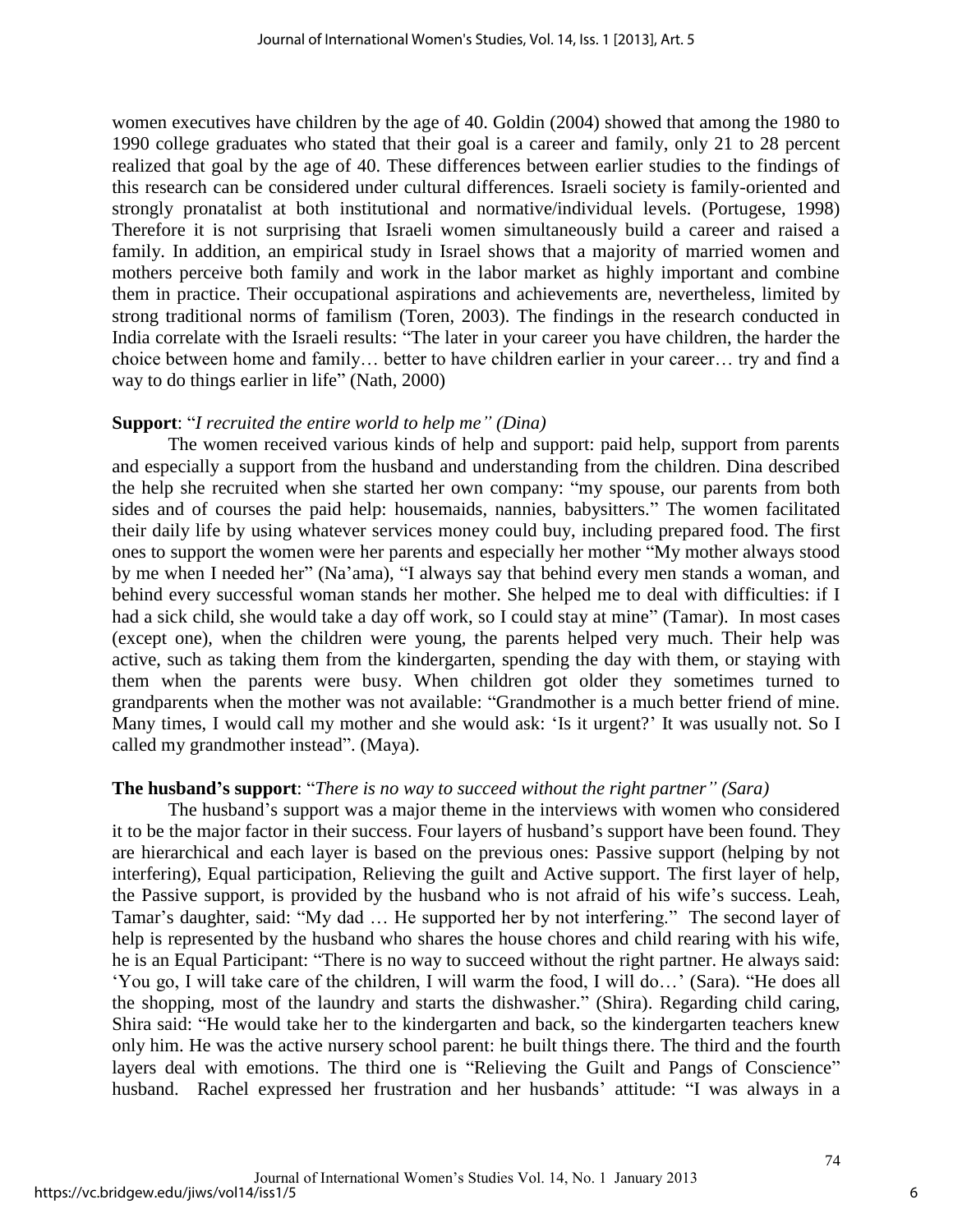struggle with the entire world including my work. I didn't feel that I was doing my job well enough, and it was clear that I stressed out all the people around me. The frustration was so big and I was so angry about myself that it came out at home." "If not for my husband, I would give it up because it was really not easy and the guilt feeling was horrible. But he said: 'there is no problem, it's all in your head, they are not suffering, and we can go abroad and nothing will happen'. He also took a lot of responsibilities and continues till today - he is really a good partner." Clearly, Rachel, like other participants, linked their husbands' assistance to quieting their guilt. Three of the husbands were described by their wives as guilt restrainers. Other husbands played this role indirectly by helping. The fourth and the highest layer is the Active support that includes full partnership, joint thinking and decision-making, sharing of concerns and aspirations. "He really supports me at the crossroads. He was always there, always knew what was important, very encouraging. He knows how to put things in perspective. All the important decisions are taken together" (Shira). Ya'ir, one of the husbands represents the support included in all the four layers: "Behind every successful woman there is a man (laughs), the famous saying is the other way round, but it is true: a woman can't succeed in her career if there is no one to support her at home. I didn't have a problem that she would focus, develop and succeed in her work. I contributed the maximum I could, and, if needed, I would have given more… Not only that I contributed, I also encouraged her to have a career."

### **Children's support**: *"The children helped me all the time" (Smadar)*

The next sources of help and support were the children*:* "With time they managed to appreciate that their mother is in business, successful, and not at home. They never complained" (Sara). "When my third son was little, his big brothers helped a lot and with the little one (the fourth child) of course they did… They understood that mother was very active and always busy" (Na'ama). "It's true that children helped me all the time" (Smadar). "I don't have to do house chores, my children do. They also cook, and they know that if they do not do shopping, there will be no food at home. I always say that one needs a lot of luck with the children. We were blessed…" (Ayala). This perception of their role as assistants in the mother's career was found in the study of women entrepreneurs in Singapore: the children help with household chores. Moreover, the number of children is negatively associated with job-homemaking conflict. These finding could be due to the fact that when there are more children, more help is available for doing household chores (Kim & Ling, 2001) . The children also emphasized their help. Amir gave an elaborate answer:: Leah added: "My father and grandmother played a big part…we also helped her. One thing that does not get enough attention is that children enable you to make your career. Not in an active way, but in the essence. Overall, we were good, we didn't give much trouble. There was no need to come often in the middle of the day to pick us up from school or to handle violence in the family. (Leah). The mothers and the children described their perceptions of children's help. By never complaining about her absence and by helping their siblings, they actually offered her indirect help, and by helping her to write letters they offered direct help. According to the literature, the help of the spouse was found to be a major element in the woman's success in combining work and family. However, the literature does not provide data on the perception of the children of a working mother who see themselves as an important element in the success of her career.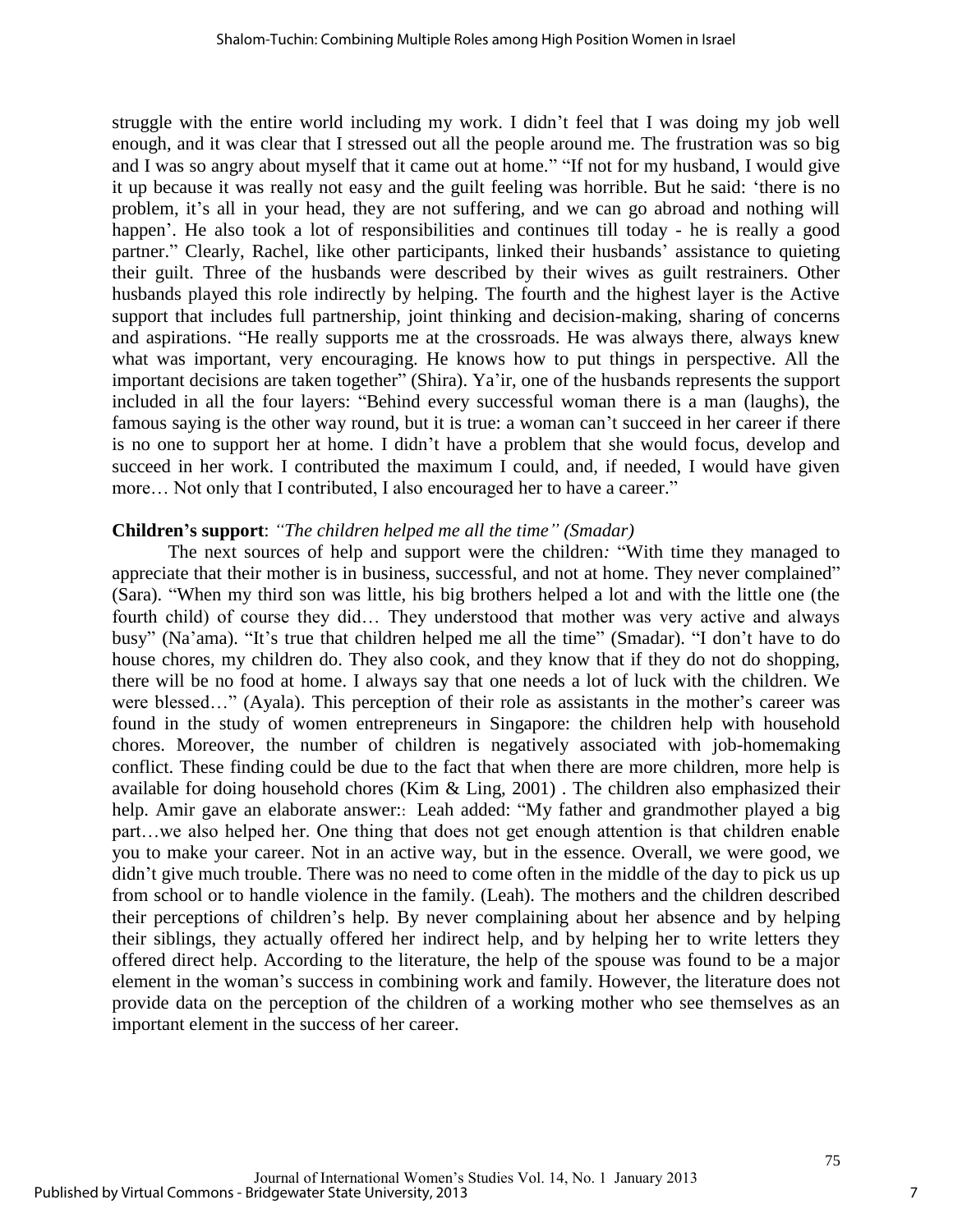#### *Effects on young children- Part 1*

**Physical versus emotional caretaking:** *"In the daily life it was the nanny, but the person I became is only due to my parents" (Daniella)*

This theme will present the children's point of view regarding their childhood. Since one of the research purposes was to understand how the limited presence of the mothers in the lives of the children influenced the development of their personalities, if they suffered from the lack of her attention and to what extent the mother was substituted for by other caretakers in the eyes of the children.

In answer to the direct question "Who raised you?", the children of the business women answered that they were raised by nannies, grandparents and/or were *"latch key kids".* The children of the Knesset member and the heads of academic institutions were raised by one of their parents. Two of the children in the sample were raised by their mothers. Other children in the sampling were raised by nannies and with the help of grandparents. Daniella differentiated between the daily care and the "real impact": "In the daily life, in the routine, it was a nanny, but the person I became is only due to my parents. I don't remember them giving me lunch, but my personality was formed only by them." Maya expressed the same feeling: **"**It is mom and dad, and we, the children, raised each other. I can't say the nannies raised me. They were always there, but I don't feel they educated me." From these examples, which are similar to the answers of the other interviewees, it can be seen that most of the children differentiated between physical or, as they call it, "technical raising" and emotional upbringing, or, in their words: "educational raising". As Dan explained: "The mother is not measured by lunch or dinner, these things are insignificant. I think her role is expressed through education, conversations, teaching, explanations, even in the behavior of every day life." Zigler & Frank (1988) found in general that when mothers work by choice and child care is satisfactory, family stress is not too great and their children are as well-adjusted as those with mothers at home. The interviews with the adult children of the high positioned women seem to prove this point. On the other hand, in the study conducted in Bangladesh, it was found that when the children were looked after by the maid (rather than by their grandparents), physical torture (children were threatened not to say anything negative to their mothers), and/or insufficient caretaking could occur (Alam, 2011).

#### **Quality time is not enough for daughters**: *"I got less time, and the time I did get was quality time" (Leah)*

The mothers' multiple roles obviously affected the children's lives. However, it seems that they affected the daughters and sons differently. When children start to develop gender identity, their perspectives and needs regarding their mother's absence becomes very different. It seems that the sons adapted more easily and even enjoyed their freedom compared to the daughters who were more sensitive to their mother's absence: Yaniv (23) described his childhood: "I was a "latch key kid". From the third grade I used to warm my food in the microwave by myself. I didn't have a problem with that and I can't say it bothered me. I remember I liked the independence and freedom, no one was bugging me with doing my homework." On the other hand, the daughters seem to have ambivalent feelings: in their childhood, they needed the mother and felt her absence; as adults, they understood the need of the mother to work in order to provide for the family and to achieve self-actualization. Therefore, unlike Yaniv and Amir, Rina (22) said: "It's obvious that when you are a child, you want your mom around." Adult daughters still feel the mother's absence. Rina expressed the endless debate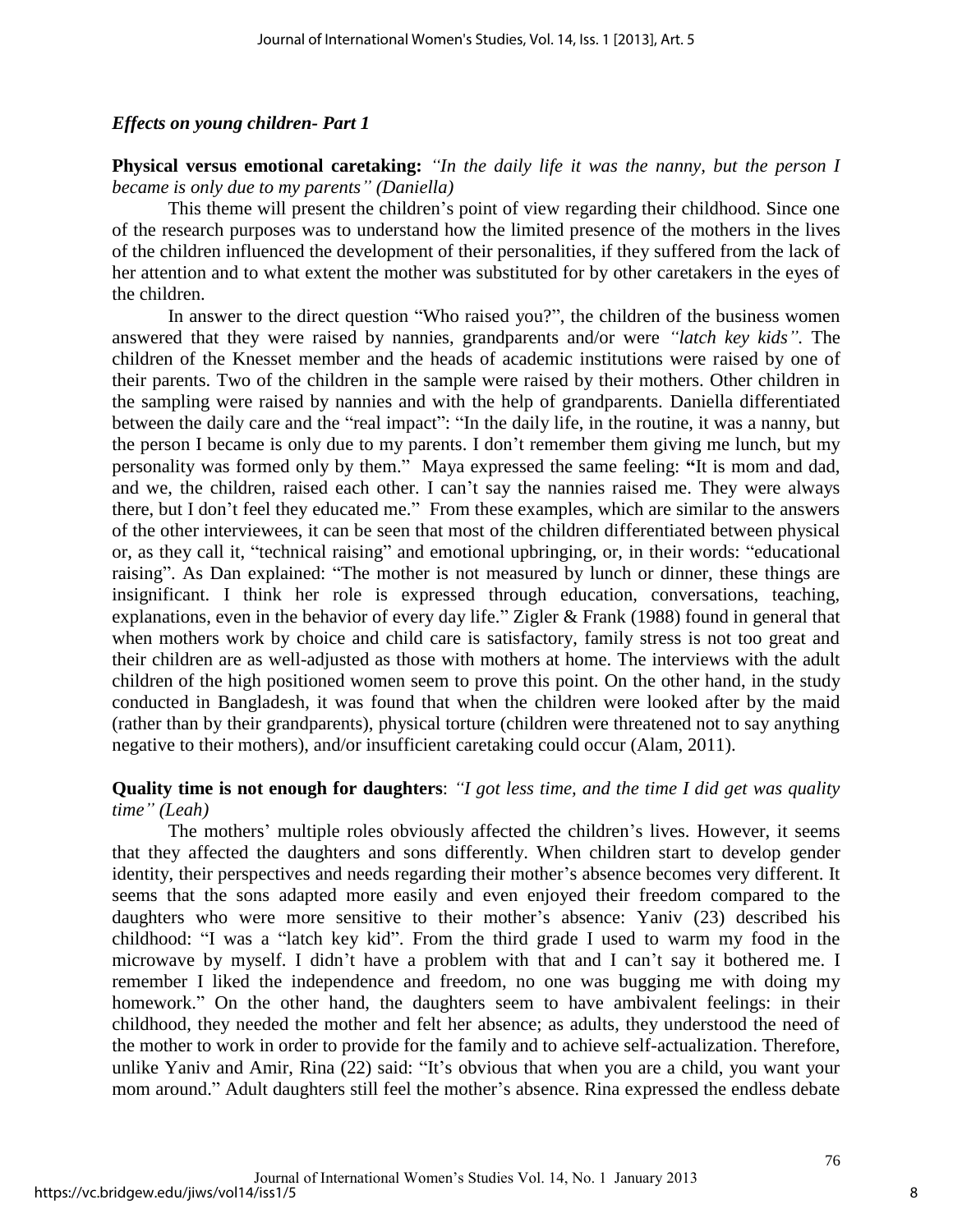that is running through her head: "When you are a child, you want your mother to be with you, and she was. But sometimes she is not there, and you get used to it. It also influences your character, and when you grow up you still need your mother around. I still do. But she needs to work, so sometimes she is not available." Leah also talked about it: when asked what she lost from being a child of a high positioned woman, Leah answered very clearly: "Her. I lost warmth and time. I got less time, and the time that I did get was with a purpose, instead of just sitting in front of the television and being near her.**"** Maya (22) said: "I always wanted my mother more… I feel that I am still learning to know her. Grandmother is a much better friend of mine. Many times, I would call my mother and she would ask: "Is it urgent?" It was usually not, but later it became irrelevant, because I just wanted to share something with her. So I called my grandmother instead. Yes, there is no doubt that I wanted more, but that was what it was." Her mother is well aware of it, and gives exactly the same example: "I have a cell phone only for the children and I always answer. She would call me and I would ask: "Is it urgent?" because I am in the middle of a meeting, and she would say: It is not, but later it won't be relevant." (Ayala).

The feeling of the lack of attention and the need for more time with mother that were pronounced in the daughters' narratives, were not heard in the stories of the sons or of the mothers' accounts of their sons. The sons seemed to adjust better than the daughters to the mother being at work and needed her less to be replaced by a nanny or a grandmother. This might be explained by the differences in gender identity. In interviews with women managers in Bangladesh, mothers said that during adolescence girls expected more attachment to their mother, but overall children (both boys and girls) wanted to spend more time with them. In addition, to balance work and family was especially difficult when the children were sick. (Alam et al, 2011)

Due to Chodorow (1974), the fact that the males and females experience social environment differently as they grow up accounts for the development of basic sex differences in personality. Feminine personality comes to define itself in relation and connection to other people more than masculine personality does. In addition, "it seems likely that from their children's earliest childhood, mothers and women tend to identify more with daughters and help them to differentiate less, so that processes of separation and individuation are made more difficult for girls. In the light of Chodorow (1974), it could be that the mothers raised the daughters to be more dependent on them and more sensitive to their absence. The daughters' conflicting voices will be presented again when they talk about their future professions.

## **Authoritative relationships, delegation of responsibilities and independence of children:** *"There are lines of authority between parents and children. It's clear."* (Leah)

In this section it is suggested that the help children provided to their mothers and the independence so commonly mentioned during the interviews are an expression of authoritative parenting and delegation of responsibilities to the children. Authoritative parents are both demanding and responsive. "They monitor and impart clear standards for their children's conduct. They are assertive, but not intrusive and restrictive. Their disciplinary methods are supportive, rather than punitive. They want their children to be assertive as well as socially responsible and self-regulated, as well as cooperative" (Baumrind, 1991, p. 62). Yaniv described his parents' role in his childhood: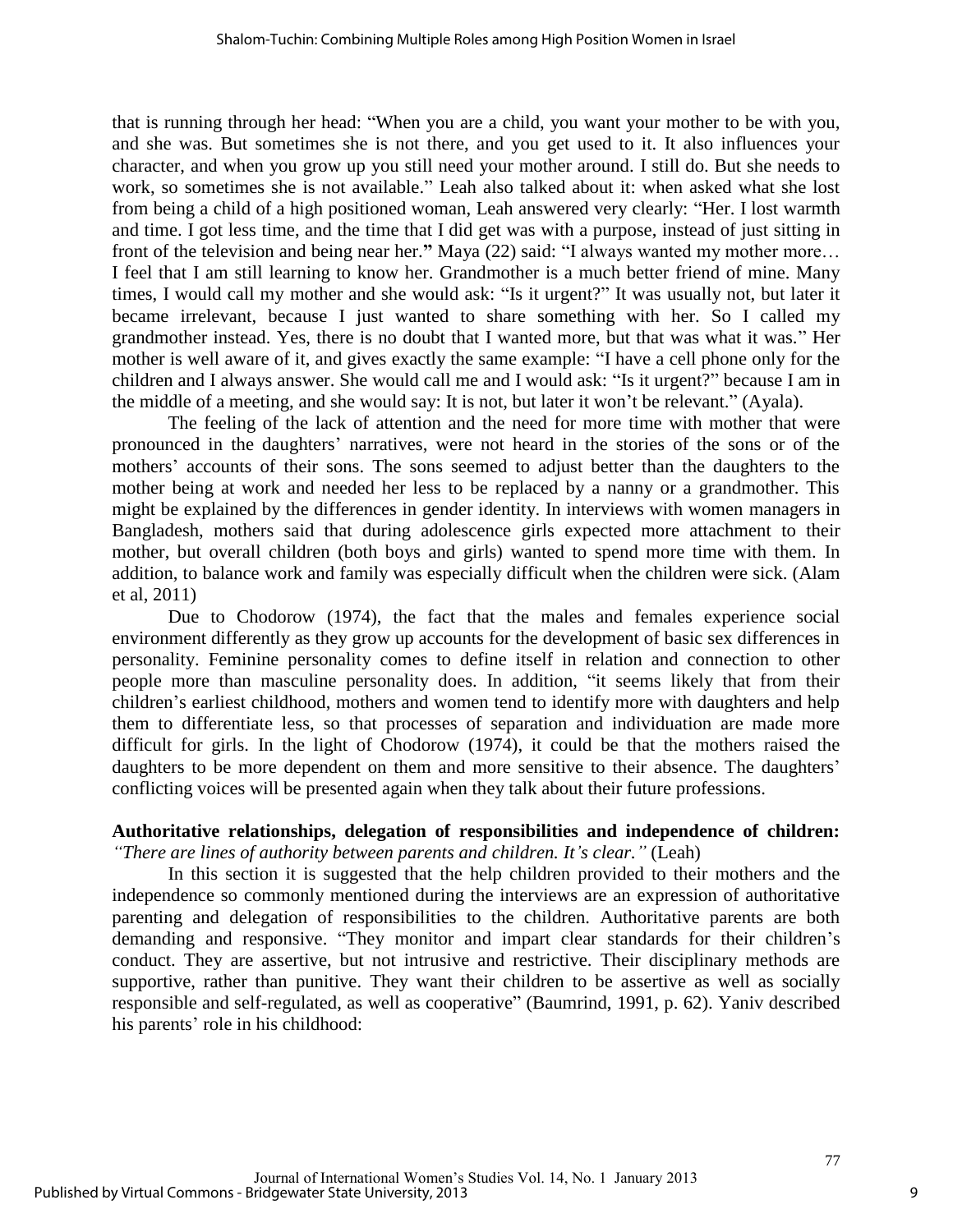"They always called; they always knew when we had exams or when there was a need to push me. They always knew what was going on with me, helped in studies and knew who my friends were."

 Another manifestation of authoritative parenting is granting children independence. Maya said:

"It's independence; we raised each other (siblings). When we were young, we looked after each other. When the eldest started to drive, he picked up the younger kids. Children were responsible for shopping." She referred to her time abroad: "You grow up as an independent person. For example, when I went to live abroad, I had no problem living on my own. I could manage with going to the supermarket or opening a bank account." In the Hong Kong study it was found that some respondents tried to require from their children to be more independent (Lo, et al, 2003).

Authoritative relationships can lead to delegation of responsibility. The children's support which contributed to the mother's success was made possible by delegating to them responsibility for themselves and their siblings. Examples of such delegation can be seen in Ayala's account of her children's duty to shop for the family and can be supplemented by the quotes from her daughter: "There were years when I used to make sandwiches for my little brothers" (Maya).

A similar example is given by Daniella (26): "I used to take my brother to the Scouts… I always felt that I raised him."

It seems that the parents' absence and the authoritative parenting style made the children take more responsibility for themselves and for their younger siblings, which strengthened the relationship between them. The children's support, mentioned by the mothers as a factor in their success, derived from the delegation of responsibility to the children.

# *The husbands*

**The husbands' qualities:** *"It takes a lot of flexibility, self-confidence and strength of the spouse" (Amos)*

The women talked at length about their husbands' qualities and behavior of cooperation as contributing to their success:

"I have a very ambitious husband, he is very energetic, he never gets tired, and it is very motivating… very dedicated father, always giving and never egotistic" (Ayala).

The husbands talked mainly about the qualities needed from both spouses in order to maintain a home and a family:

"you need a lot of patience, restraint, tolerance, readiness to compromise and willingness to take chances….It takes a lot of flexibility, self-confidence and strength of a spouse, real partnership. Partners should do everything together: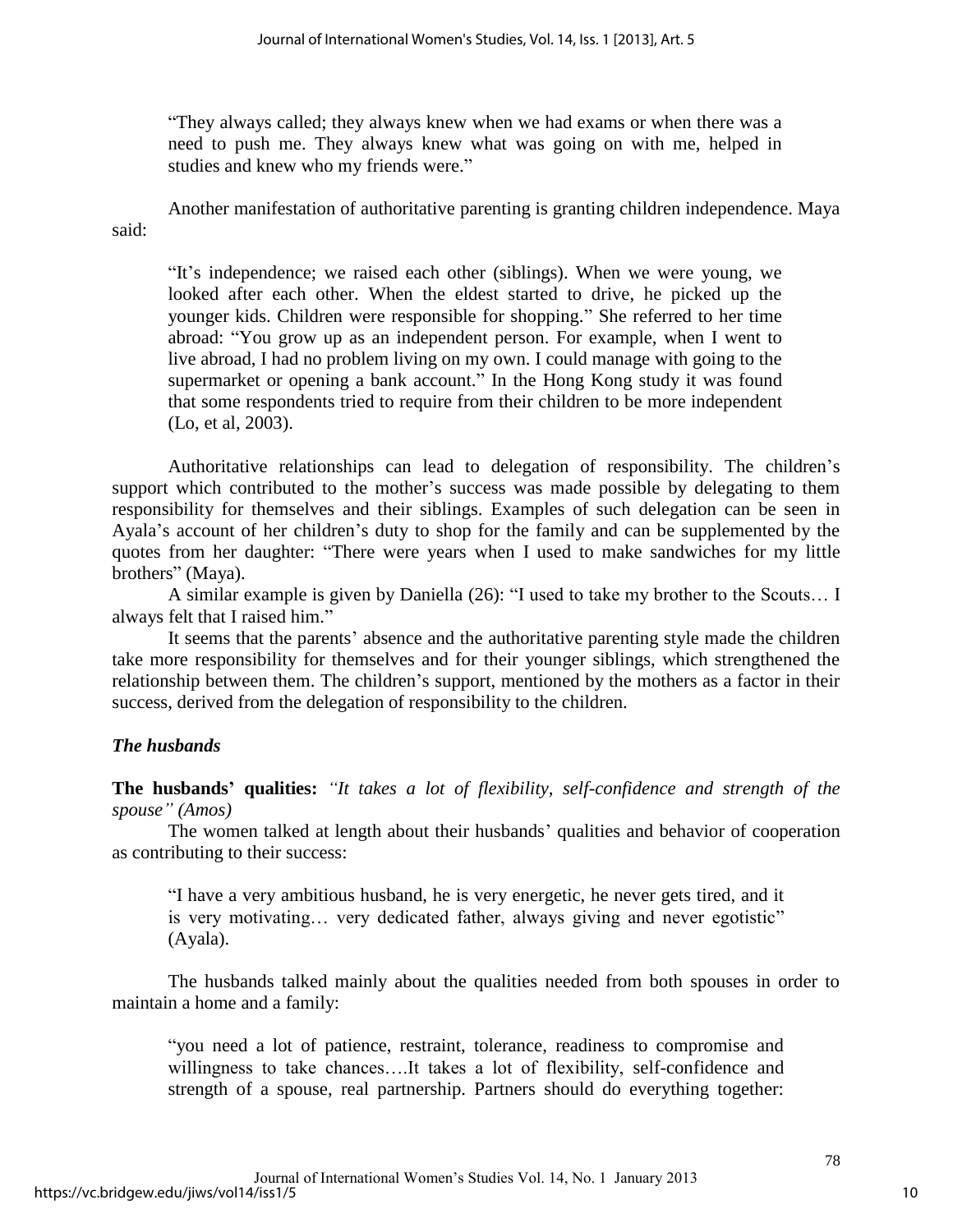make decisions together and everything that follows from that" (Amos). "It's possible when the two spouses are not egoistic and when you have full trust in each other, and love" (Hayim).

Noam and Benny focused on the couple's need to be strong, give full support and trust each other in order to resist social pressure:

"You have to close your ears and ignore the environment mocking the wife's work, such as her business trips with a male companion, and you shouldn't start thinking all kinds of thoughts" (Noam).

Benny continues:

"I think I didn't feel threatened, I felt I had my own career. When a man feels unsuccessful, maybe it is hard for him to accept the fact that his wife is a career woman. For me it was not hard; on the contrary, I felt that I had my own career and she had hers, and I was proud that she succeeded."

Self-confidence of the spouse is expressed through the ability to feel proud of the achievements of the partner.

"When she was appointed the CEO, I was very proud."

Each husband mentions different qualities, but they all said that they favored their wife's career and the need to trust each other. The husband's trust in his wife is well explained by Rabin (1996): They are not worried about giving too much or getting too little, not afraid of being exploited or used in any way. This provides them with a secure base to give freely, being confident that individual interests eventually will be considered equally.

**Husbands as caretakers:** "*We shared half and half, because she didn't work less than me" (Ben)*

During the interviews, the impact of two highly demanding careers on children came up in the theme that dealt with the role of a husband of a high positioned woman in child rearing. There were two major issues: the first regarded the need of the children to spend time with their parents and the second the husband's actual part in raising the children:

"I have to admit that, although we both have careers, Tamar took care of the children more than me. Although I don't feel comfortable to admit it, this is the truth. As I said before, when I look back, I would do things differently. I think I threw on her more responsibility than I took on myself… For parent meetings in the kindergarten they never invited me, but I didn't initiate." (Amos).

Amos was satisfied with his relationship with his wife, but not with his lack of interest in raising children specifically and inequality in sharing the workload. It seems that Amos, like other men in dual-earner marriages, was an uninvolved father who took little responsibility for child rearing. These men defined their parental commitments in terms of breadwinning, despite being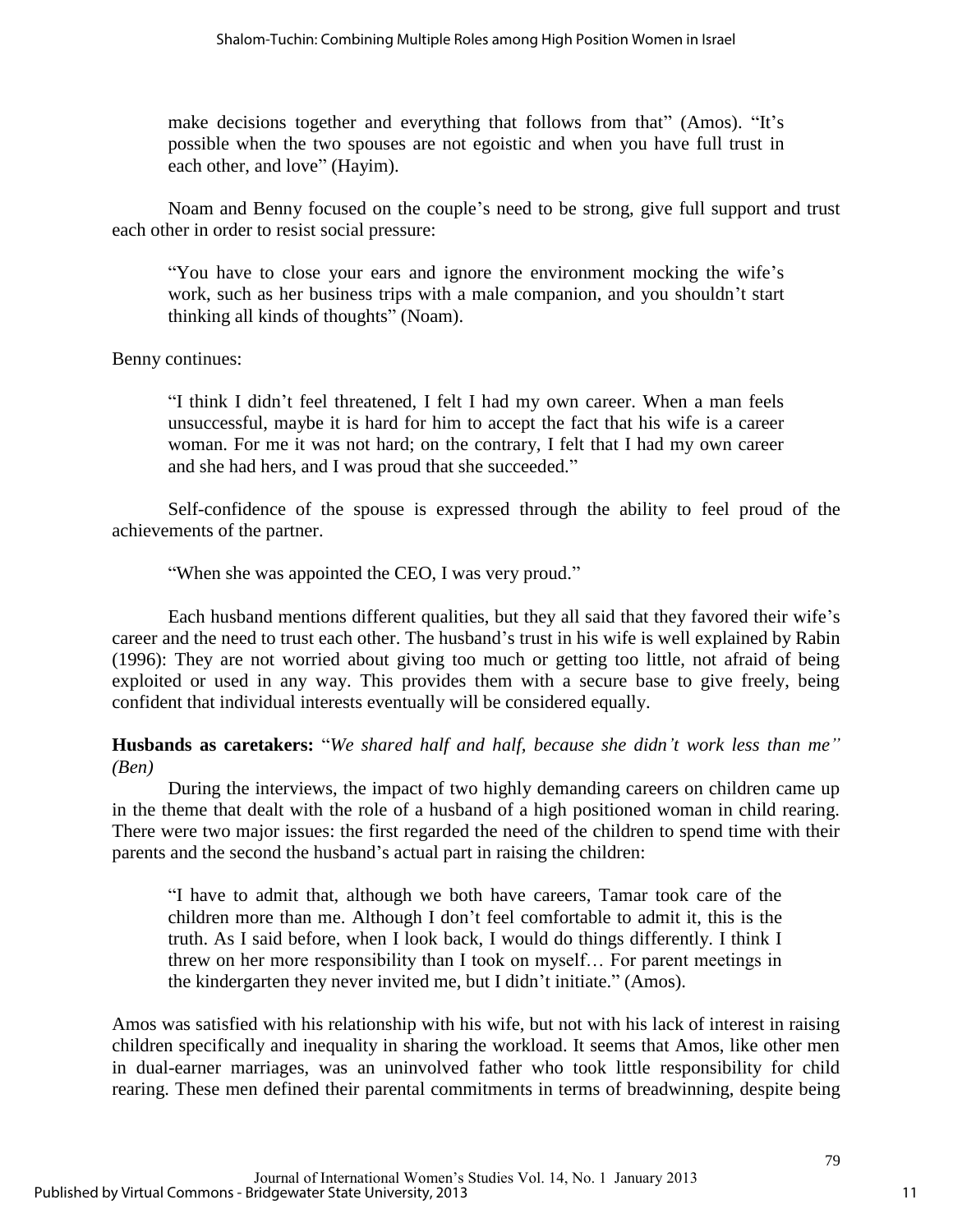married to career women (Gerson, 1993). The importance of planning and thinking how to raise children, when both parents work long hours, was emphasized by Amos. He also believed that it was good for the children to be exposed to their parents' work, friends and networking Benny was also an uninvolved father:

"I don't think I was the father who had the time to sit with his children in the early years, but I always felt that if I had the time, they wouldn't really need me."

But he did not think that his wife's work hurt the children:

"I didn't mind that she was not at home, that she did not raise the children for two reasons. First, I don't think that if a woman stays with children they feel better. I think many women feel guilt because they think that if they work, their children are neglected. I don't think it's true; you can be with them in the afternoon or in the evening, they will be just fine. I didn't see that children whose mothers stay at home become more successful than children of working parents. I also think that it is important for women to develop. It's important not to be a homebody. I know couples in which the women don't work and wander around in malls."

Unlike Amos and Benny, Noam, Hayim and Ben took more active parts in child rearing and saw it as a privilege rather than a burden:

"I gave them a bath every night when they were little. It is fun, it is unbelievable pleasure…I took them to the kindergarten, it is sheer pleasure, such joy!" (Noam).

Ben spoke about taking an equal part in child raising:

"First of all, we shared half and half, because she didn't work less than me. To change their diapers (and in those days we had to wash them) to take them to school, to sit with them over their homework - we shared it equally, except for breastfeeding. I would wake up in the middle of the night, just like her. We shared everything. If I worked hard and was tired, she would do more, and the other way round. Maybe as a father of boys I did more things that men do, and my wife would read to them or watch TV with them, but we contributed together, equally."

His wife confirmed:

"He would say, "You go, I will take care of the children, I will heat the food, I will do..." (Sara).

Hayim also raised the children together with his wife:

"When I worked full-time, she was at home; when she wanted to study, she went to evening classes after I came home from work.": "I think that if you have children, you should raise them yourself; it's not a good idea to throw them on someone else."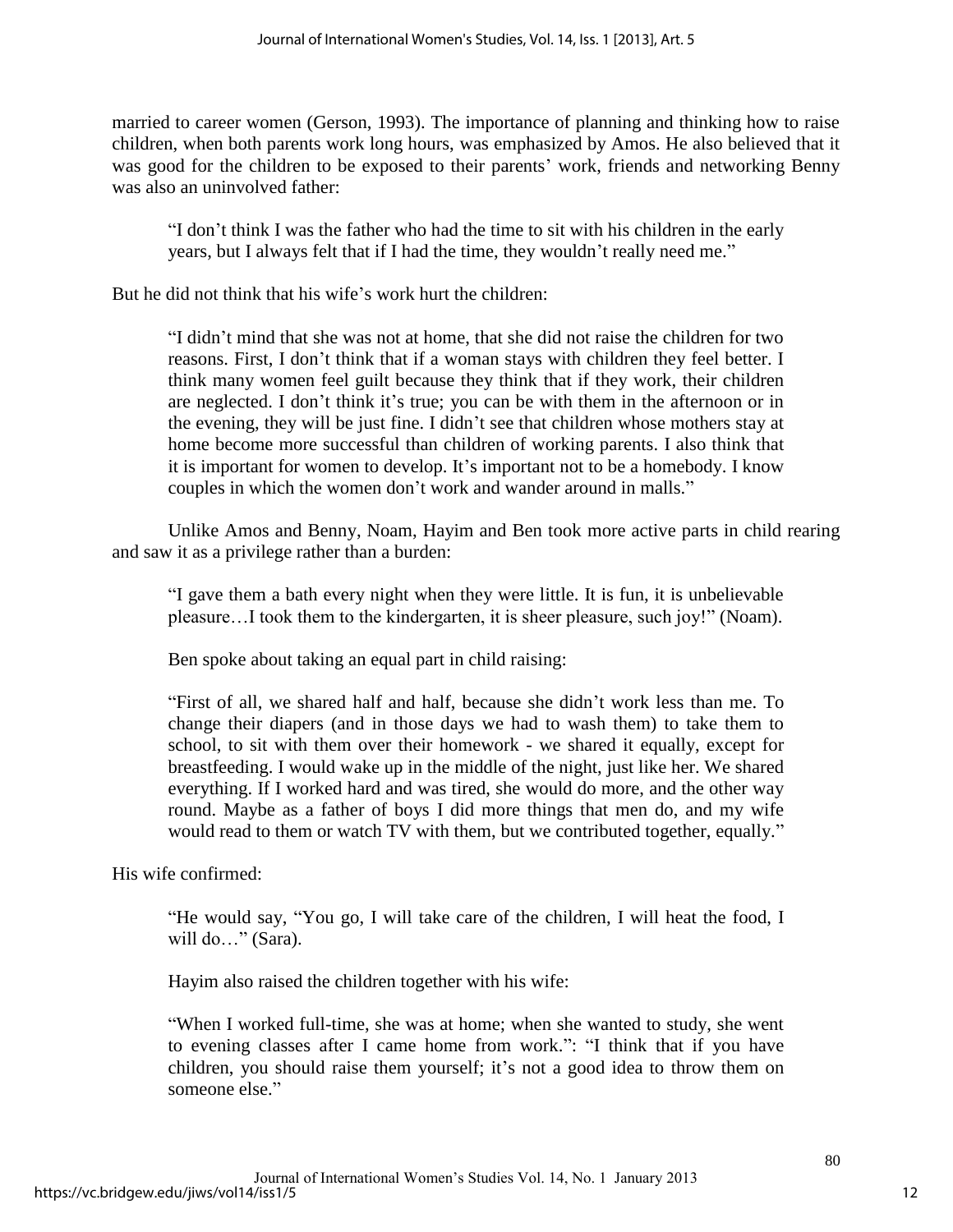The decision to have the fourth child was made after Hayim promised he would raise it. For this reason he quit his work as a CEO and started to work at home. The couple could allow themselves to do without a nanny because they both had flexible working hours and got help from grandparents – something more feasible for a politician than for a business woman.

Gender differences in men's perceptions of child rearing were found by Hochschild (1989) and Gerson (1993), who studied "involved fathers," defined as men who emphasize sharing and flexibility in parenting and domestic tasks. Hayim had a much fuller, more elaborate notion of what a father was. He spoke about fathering as much as mothers spoke about mothering. In addition, Hayim and Noam emphasized their joy of spending time with their children. They didn't feel that their wives should do for their children more than they did. They believed in equality in child rearing. This was what Amos and Hayim called *"real partnership"* making decisions together and with full confidence in each other. Gerson (1993) wrote about involved fathers: "Just as they refuse to accept a rigid division between breadwinning and caretaking, they also reject rigid division in parenting. They do not distinguish between "mothering" and "fathering". The equality with the wife was expressed in their stories of shared parenting and their recognition of the fact that a woman has the right to build her own career just as they do.

# *The Family*

# **Lack of boundaries between home and work:** "*Dina doesn't have boundaries" (Noam)*

From the interviews with the husbands it was obvious that they were deeply involved in the careers of their wives. Similar attitude could be traced through the interviews with the children of high positioned women. This involvement in the professional life of the wife and mother can be considered as a manifestation of the family support contributing to the success of her career. It is therefore important to understand the reasons for the family participation and devotion.

From the stories about the women's attitude towards her work it became apparent that the women brought their work home, but not in the sense of working at home (although some of them did), but mostly through sharing. The women did not separate their work from home but naturally brought together their two worlds – their work and their family life. Their sharing made the whole family partners in their careers. Maya spoke about her parents' office:

"The secretaries in the office were really good friends of ours. Dona and Rachel were really part of the family, they were involved in our lives. Dona knew everything about me, like my medical files or the pictures I drew. I was amazed that a mailing I sent to my mom from abroad was also filed."

The parents shared their family lives in the office with the secretaries who became part of the family.

Although Yaniv described his parents' ability to separate work and family, he also said that they shared at home the events of their day at the office: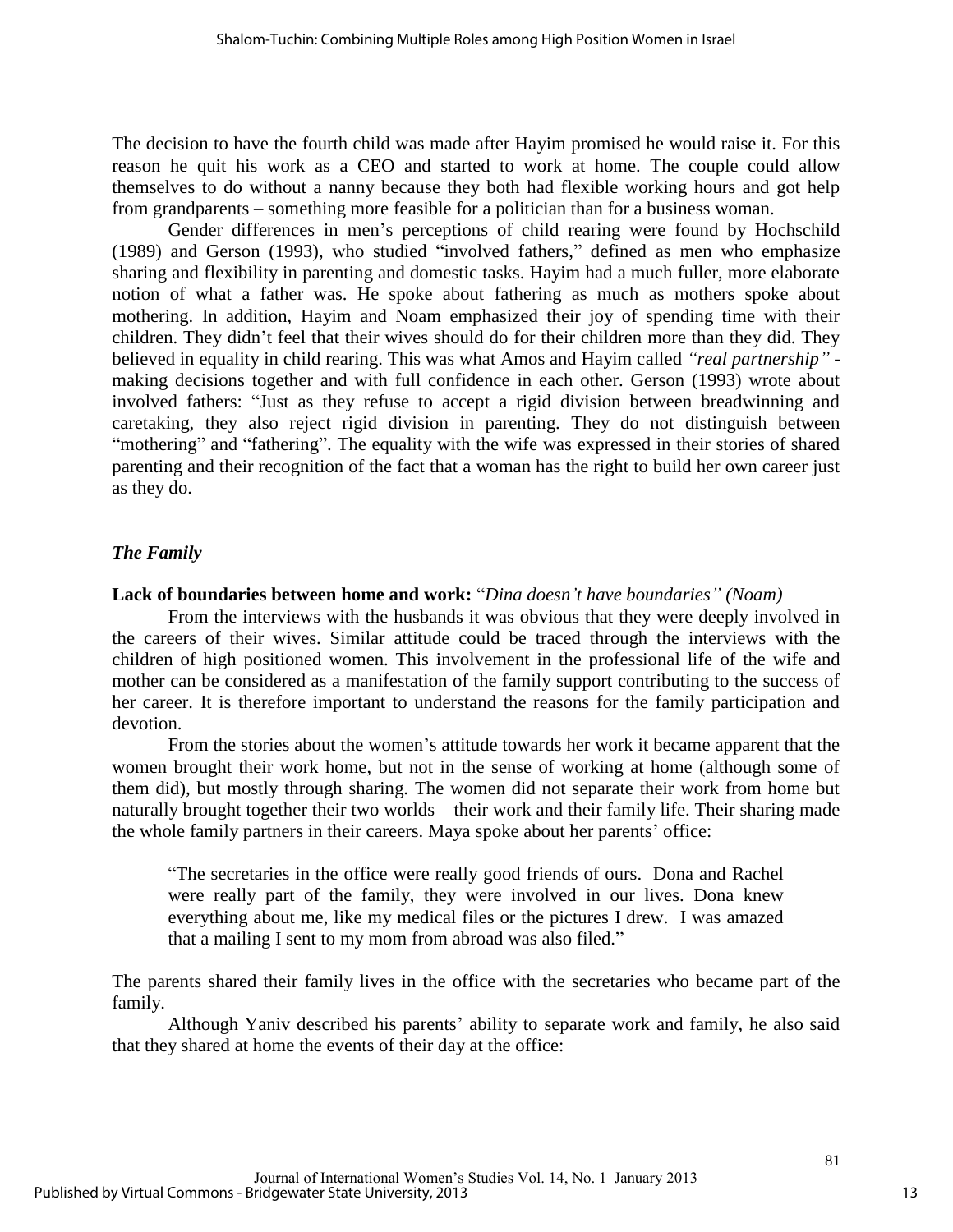"I feel that when they come home they do this switch and they are home…They both have their worlds, but they have a lot, a lot, a lot to tell each other because they are involved in each other's lives, in business or anything else."

At times Yaniv was present at these conversations, so he also knew what was going on at their work. Ayala explained how her children were involved in her work and success:

"They are very proud of my success, they are very involved: they read everything that is written in the press about me, they hear things from us, and everything is open at home."

In contrast to Sara, Rachel admitted she was in a constant battle with herself trying to distinguish between her career and family roles. She described two periods in her life:

"The first period was creating the family and working in a company. These years were the endless struggle. I almost had to hide the fact that I had a family, children, home, hobbies…my private life that was very important to me. I never thought of myself as a career woman. In my eyes I was a mother and a wife first of all. But when I was at work, my children were in the margin. It was horrible to get a phone call from a child while people were sitting in my office at a meeting, or to leave early and say sorry, there is a child waiting for me to pick him up. It wasn't legitimate, or it wasn't legitimate in my eyes. I was struggling with the whole world and felt guilt towards my work. I didn't think I was good at my work and I pressured everyone around me. When I came home, the frustration was so big and I was so angry with myself that it would come out at home. I really feel I did a very big injustice to my children. Today I know that I paid and I also think that they paid the price of the boundaries I tried to create between my work and family. The only reason that I may want to turn the clock back is to live this period with the insights that I have today." (Rachel)

When she stopped separating the two spheres of her life, Rachel resolved the inner conflict and initiated the idea of flexible work-family boundaries in her company:

"Now in my organization an employee can come to work with his child or travel with him and it's fine. Today the boundaries are very flexible. Now I take care of my parents who are getting older and I have no problem canceling an important meeting. I apologize that I have to go to something that is connected to my son or something else and it's fine."

Rachel's story demonstrates that the need to keep the boundaries between work and family can be counterproductive, while combining of the roles facilitates life. It is also true that the times have changed and now it is more legitimate for a career person to have a family.

Lack of boundaries, sharing and combining work and family life by the women made the husbands share their professional life with them as well. The husbands emphasized the wife's contribution and support in the development of their own careers*:*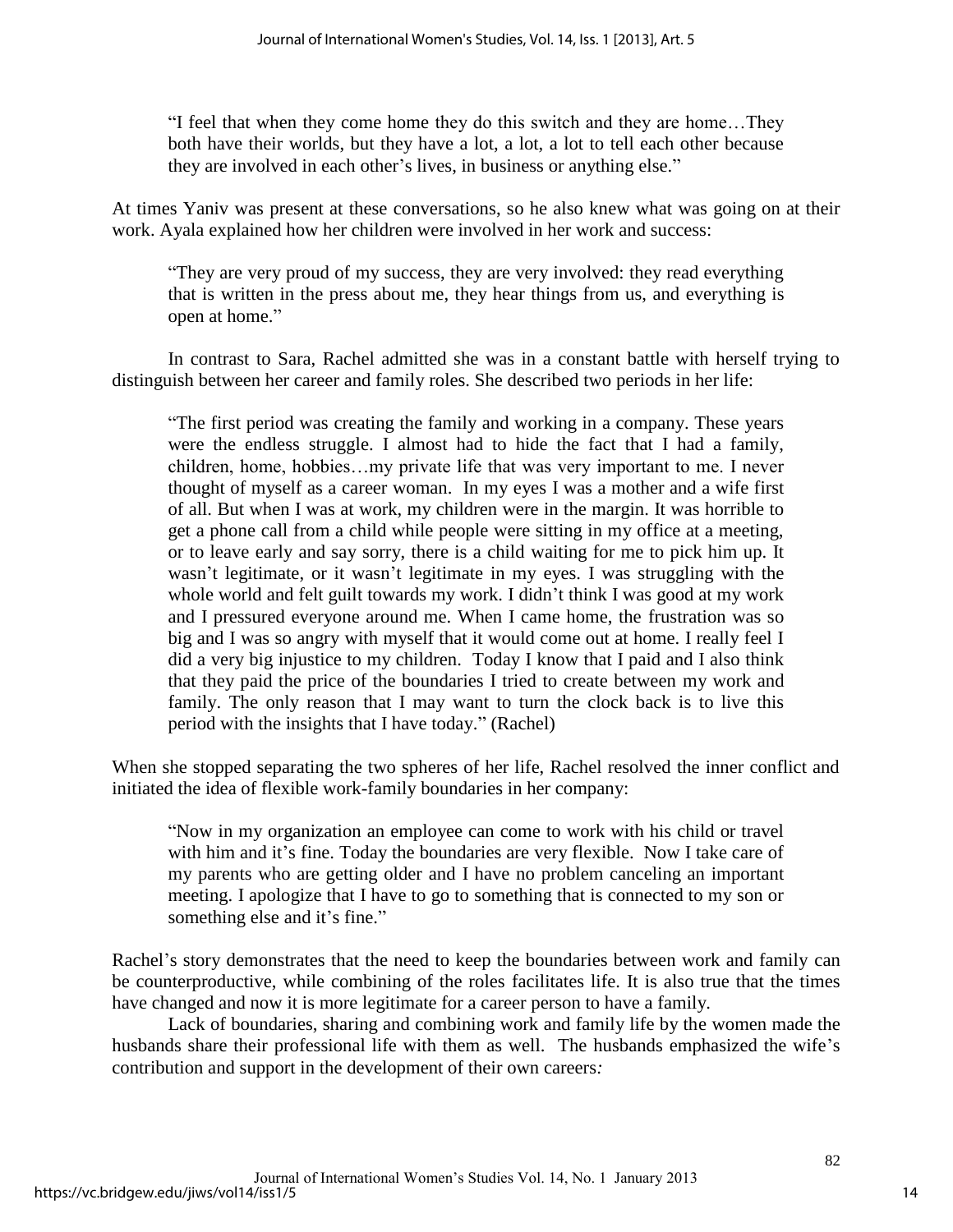"I think we both had a part in the advancement of each other's careers. I mean, first of all, that we agreed to encourage one another... This is the basic condition, not sufficient but necessary: when she wanted to study, I helped her, when I did she helped me." (Amos).

Ayala, who shared the office with her husband, gave another example: her husband was afraid to go into a new field of work and she kept on saying that they would learn:

"Nobody is born a genius; if you learn, you can make it."

**Marital happiness and Life satisfaction:** *I was concerned with developing the spousal relationship and I can say that I am happy" (Dina)*

The women and their husbands tended to feel content with the choices they made and with their lives in general At the end of her life story Dina said:

"…I was concerned with developing the spousal relationship and I can say that I am happy. We are married almost 25 years and we have a good relationship."

Ben also mentioned a good relationship with his wife:

"We have a relationship, I don't know whether to call it love: it is respect, consideration, understanding, care and everything. We also give space to each other. I go out twice a week with my friends, we talk and laugh, although I talk with my wife about everything. We don't have secrets from each other. Now, after our children have left home, we live for each other and we are happy to be together… I am very content with our life -, we have succeeded."

In general, the participants described their spousal relationship as very good, based on friendship, flexibility and tolerance. These findings contradict the studies on professional women done in Hong Kong: many of them are exhausted and feel guilt from the demands of their multiple roles (mother, daughter and professional) (Lo, et al, 2003).

# **Relationships in the family:** "The relationships in the family are wonderful" (Dina)

The interview guide did not contain direct questions about the relationships in the family, but the children were asked to say something, whatever they wanted, about their mothers. During the interview they talked about mother as a family person: "She is devoted to children; everything she does is for us. All this work, it's not for herself, it is for us, so that she could give us whatever we wanted. She couldn't stand it if someone would hurt us…" (Maya). "For my mother the family and homemaking is very important. There was no situation when we would come home and there was no lunch. Every evening she would check my homework with me. We would always go on vacation together. She was always very sensitive to me - she always knew what was happening. Even if I wanted to hide something from her, in a few days she would come and ask what was going on." (Daniella).

The image of the mother emerging from the interviews with children contradicts the existing stereotype of a career-oriented woman as giving less value to her family at the expense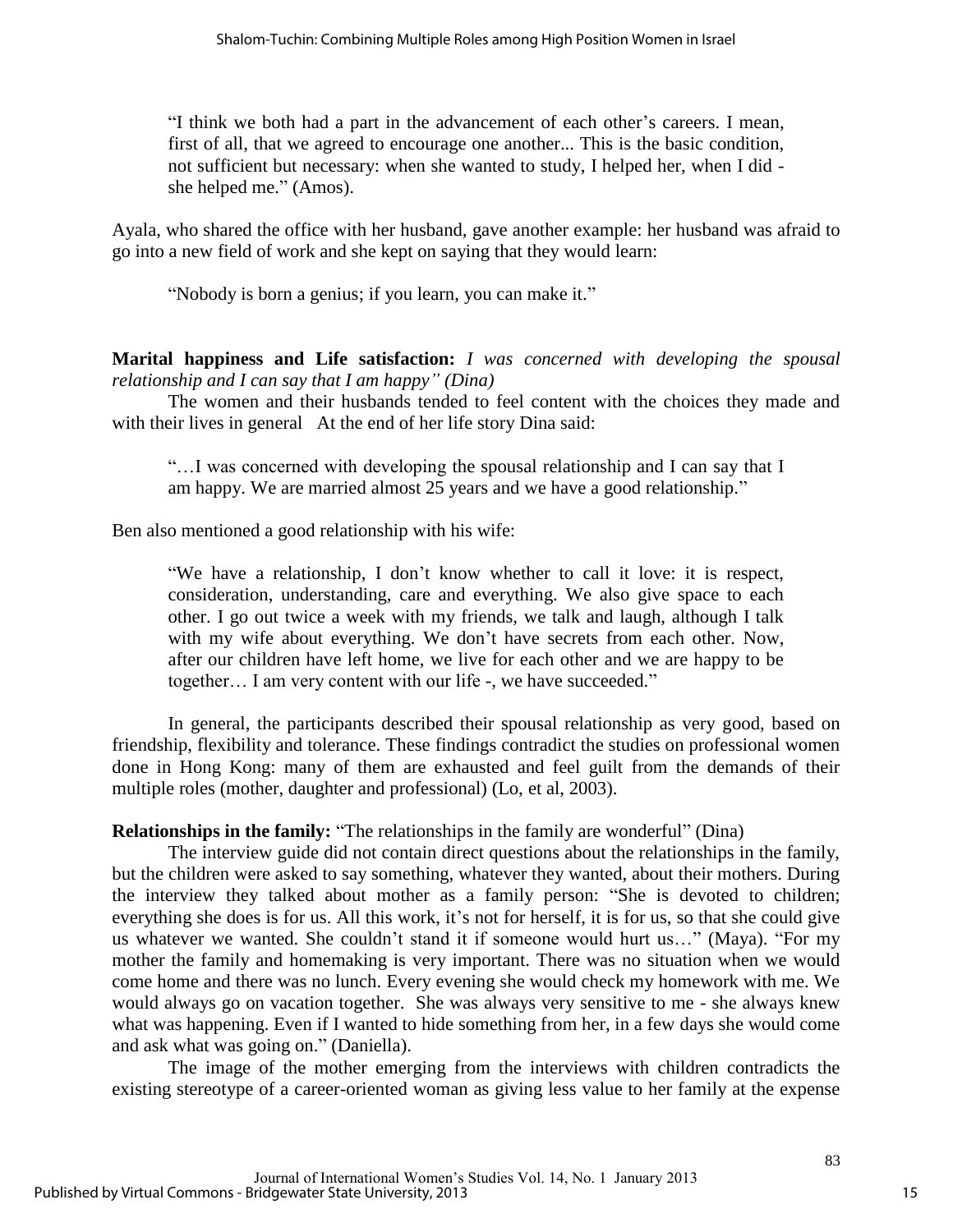of her work. There always exists the internal conflict of a woman who has to divide herself between both spheres and possibly has to sacrifice her relations with the family in order to promote her career. However, in the present research the working mother was described by her children as a very warm person, taking active part in their life and a good homemaker. It was obvious from their reports that family and children were extremely important for her, that she did everything possible for her family, and that whatever she did was for them.

In addition, children's descriptions matched the women's and their husbands' narratives regarding family relationships:

"Home was always important to my wife" (Ben). "I have family, children and home that I love very much and they have always been very important to me. I first see myself as a mother and a family woman." (Rachel).

# *Effect on children- Part 2*

**Ambitions and wishes as an adult regarding family and spouse relationships:** *"Their relationship is amazing… I wish I would have this kind of relationship"* (Amir)

As followed from the interviews, children perceived their parents as role models in many ways, especially as spouses and family persons. In general, children seemed to look at their parents' relationship as a positive example for their own relationships:

"I adore my parents; they are very special people with open minds. They have careers but they are not workaholics, they are able to put their work aside when they are with me and my brother. They also have an amazing relationship and very rich social life." (Yaniv, 22).

**The daughters' choices regarding profession:** *"For many years I wanted to be like my mom…" (Daniella)*

In the interviews children shared thoughts regarding profession and career. Daughters expressed ambivalent feelings regarding their mother as a role model for career planning. On the one hand, they wished to be like their mothers: to have a successful career, to enjoy high social status, respect and financial independence their mothers achieved. On the other hand, they were aware of the mother's guilt and the price she and her children had to pay for her absence from home. So they wished to be different. First, they compared themselves to the mother, they examined their ability to do what she did, and then they considered if they actually wanted to do it:

Leah brought up the question:

"She is a very successful role model and it also hard to be like her… Your mother- do you want to be like her?"

Daniella said: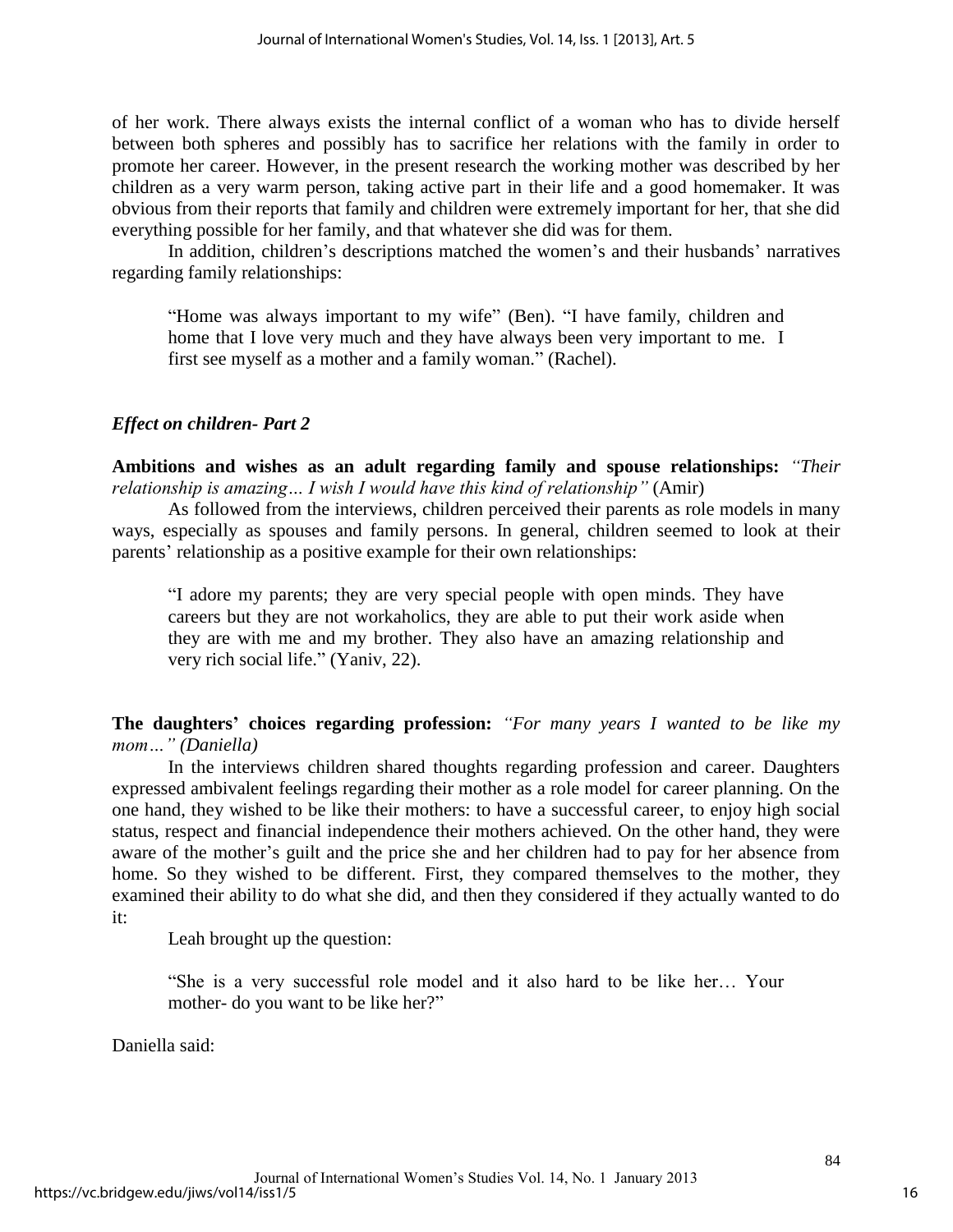"For many years I wanted to be like my mom. I also went to New York, I wanted to learn communication like her, and then we both worked in similar areas. But my image of my mom is of a super woman and it's not my image of myself."

Daniella's description is supported by her father's impression about her:

"I think she learns from her parents, I think she would really want to identify with her mother's success."(Benny).

Daniella did not seem to be sure about what she would like to be:

"I don't know yet… and whatever I choose, I will make mistakes."

There was a constant debate in Daniella's mind about whether she should aspire to be like her mother or develop herself and her life differently. The daughters would not help comparing themselves to their mother and their success: it seems they felt threatened by her success and were afraid they would not meet their own and their mother's expectations. They were also not sure if they wanted to be like her.

### **The family narratives**

As only 5 full families were interviewed, this is insufficient for making generalizations; there seem to be different patterns of attitudes between the families with sons and the ones with daughters. There seems to be less conflict in the narratives of the sons, while the daughters disclosed the inner conflict. That could be explained by the fact that in the families with daughters the fathers were less involved in child rearing and house chores than in the families with the sons.

In each family narrative one typical characteristic emerged as a dominant theme that ran through the interview with each member. In this paper only one example is discussed.

# **The family atmosphere:** *"I believe they will absorb the home atmosphere" (Ben)*

"The atmosphere family" included Sara, her husband Ben and their two sons - Amir, who was interviewed, and his younger brother. The factors that influenced the life of the family were the facts that Ben was self-employed and didn't have a steady income; therefore Sara had to work to provide for the family. All the family was recruited to help her build the career.

Both spouses told the story of Sara's first job interview, when she was a relatively new immigrant and did not know Hebrew well enough, but bravely completed the first task the employer offered her with mistakes in every word. And she got the job. Both spouses told this story in detail and without significant discrepancies, which proves that they perceived it as a significant event in the beginning of her career.

Another constitutive event was Sara's promotion for the position of a manager, which took place after a long study course and a difficult test. Both she and her son mentioned this event in their interviews. The fact that at his young age the son was able to understand the significance of the event means that parents communicated to children the importance of their career and children accepted it as a given.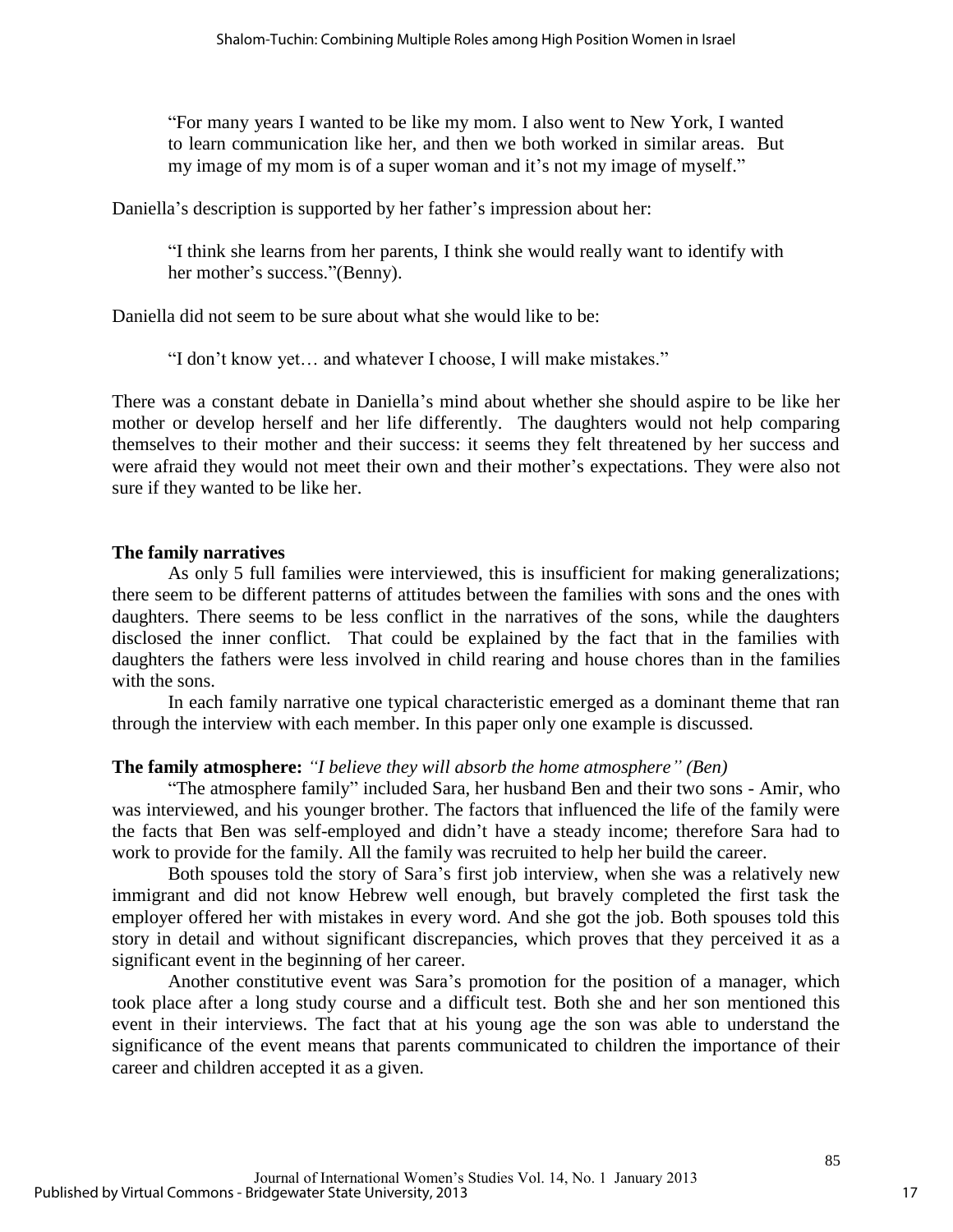In addition, all the family members agreed on what was good for the children. They adopted the father's perception regarding child raising: development and upbringing of children is influenced by the atmosphere at home:

"I claim regarding child rearing that the most important thing is not whether the father or the mother spends all the time with them, but the quality of the relationship they see at home. When we got married, we had a mortgage and we worked from morning till night. We didn't have much time to raise children, and Sara always felt guilty that she didn't have time for them. I told her that it is good if you have more time to devote to the children, but it is much more important what we transmit to them, and how, what they see in the family, our relationship, and how we spend this short time."

Sara spoke about it as well:

"I always had pangs of conscience, so I told Ben, listen, I don't know what will become of these children, because we are really not with them. He said, I believe they will absorb the home atmosphere."

Amir shares this way of thinking:

"When we grew up, we didn't see them much, but during the time that we did we saw how they act together. My father always said that it is the atmosphere in the house, the quality of time, not its quantity."

In this family narrative the atmosphere of support created by the family members was the crucial factor in the success of the mother's career.

# **Discussion**

# *The main narrative- A family career*

The interviews material seems to suggest that the women achieve their high position due to what might be called "The family-career dynamic balance". The success of their career was made possible through the combination of their own efforts and the efforts of their families.

First, of crucial importance are the women's personal characteristics, such as ambition, perseverance and bravery, described by the women themselves and by their family members; without these qualities neither support nor money would ensure multiple-role success. However, these qualities are a necessary but not sufficient condition for the women to succeed. Another important characteristic of the high-positioned woman is the authoritative parenting style and her ability to delegate responsibility to her children. These skills developed children's independence and self-reliance. Delegation of responsibilities may be the same ability that helps her manage her employees. Delegation reduces her housework load and therefore reduces her role conflict. As the findings indicate, when the woman is not able to transfer authority, it leads to a role conflict.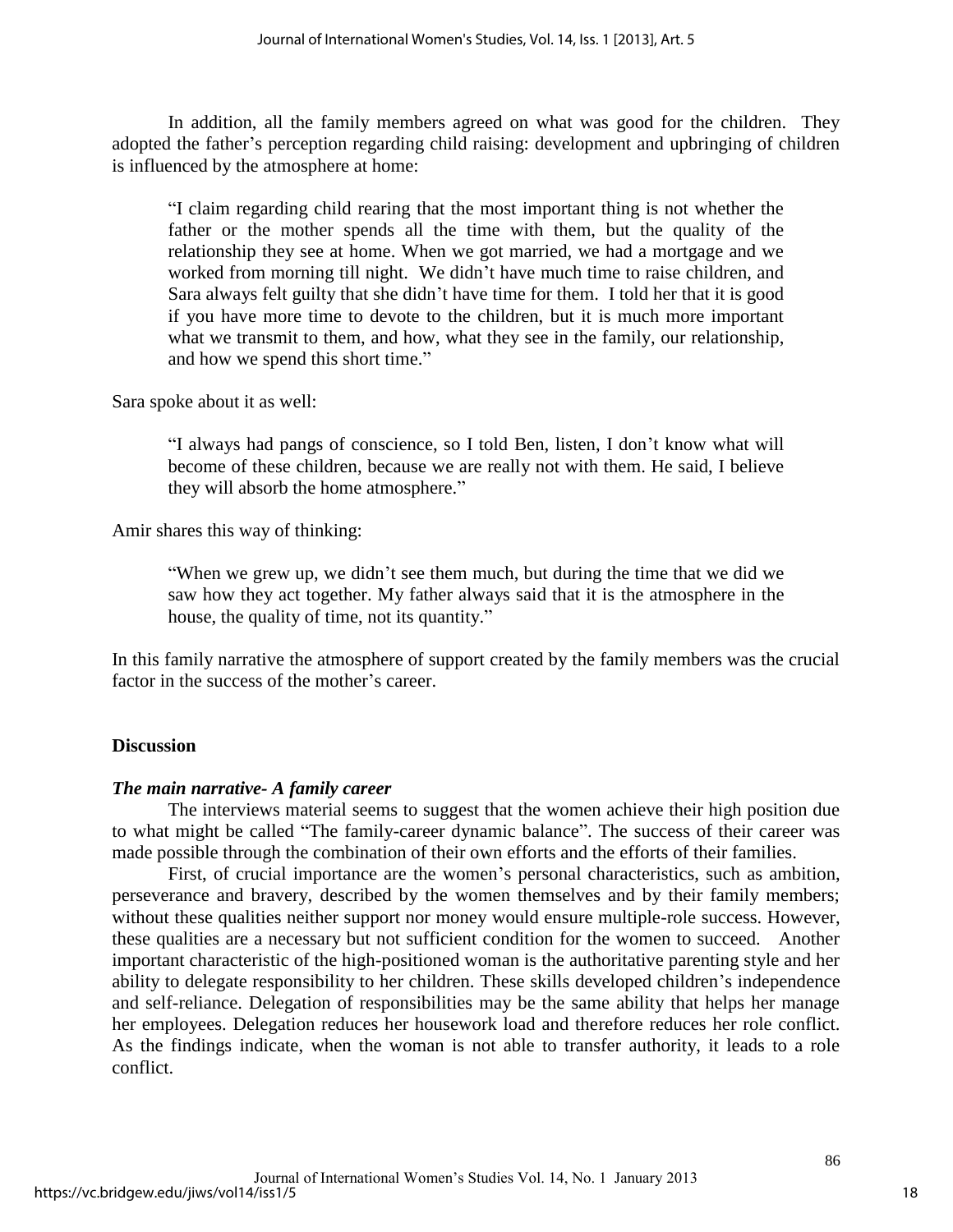All but one husbands played a crucial role in the wife's efforts to cope with her multiple roles. He is not threatened by his wife's success and is open to let her develop professionally. This type of husband was termed a Passive supporter. The husband, who shares the house chores and child rearing with his wife, was termed Equal Participant. The husband who is capable of reducing her guilt and pangs of conscience regarding the scarce time she is able to spend with her children was termed Relieving the Guilt husband. Personal characteristics of a husband, such as self-confidence, familial attitude and active support in her decisions regarding her career make him a full partner of his wife or an Active Supporter. These four types of husbands correspond four layers of support suggested in this research.

Even though not all husbands were equally involved with the family, the division of labor provided them with the opportunity to take active part in the home and family life, which generated marital and parental satisfaction. The husband's egalitarian views of his and his wife's careers influenced the equal division of child rearing duties and thus enhanced the woman's ability to have a career.

In the families in which the woman received less assistance, be it from her husband, grandparents or hired help, she experienced more guilt feeling and work-family conflict, which eventually had negative effect on the children and reduced the feeling of satisfaction.

Another theme discussed in this paper is the simultaneous growth of career and family. In contrast to studies conducted in the USA and Europe(e.g. Blair-Loy, 2003), where women tend to first develop a career and then start a family, the Israeli participants married very young and developed their careers and families simultaneously. Children of young parents became part of the parental success, they learned to give and compromise and they learned to live up to the high standards their parents set for them.

This simultaneous growth of family and career, in addition to the personal qualities of the spouses, created marital happiness and a sense of fulfillment. Love, support and understanding became the family narrative. Children perceived this relationship as a model and wanted to adopt it. The good relationships and atmosphere created the family narrative; which lead the family perceptions regarding quality of life.

Mutual support at home, equal participation of parents in raising children and simultaneous building of their careers became major educating factors in these families. Children described love and appreciation for their parents; they were proud of their success and felt they could consult with them. The parents became educators, advisors and role models for their children, who perceived them as one unit.

Another important finding was the fact that children differentiated between physical caretaking and education. They didn't perceive the caretaker, who made lunch or played with them, as a central educating figure. Although, in most of the families, the parents did not spend much time with the children, they were important authority figures and role models. Emotionally, they were very meaningful and were perceived with adoration. It seems that the parents found a way to show their children that they and the family unit were very important to them.

In addition, children appreciated their parents' relationship, and, in general, expressed the hope that they would have similar relationships with their spouses. The sons wanted to have a wife who would have her own professional career. The daughters expected their future husbands to take an active part at home and support their ambitions. Studies regarding effects on children and children's perceptions are still lacking around the world: only few dealt with this issue (e.g. Alam, et al, 2011).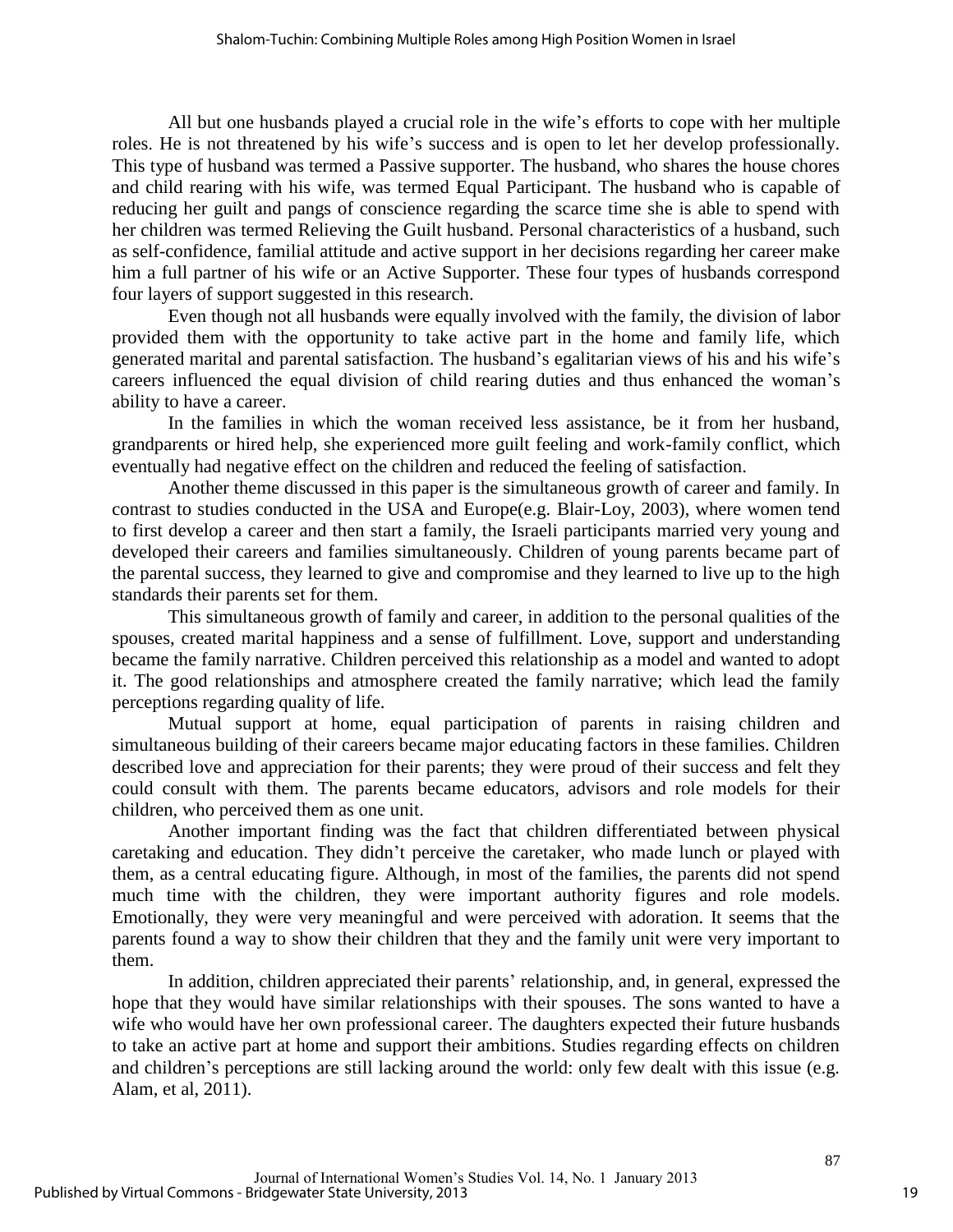Good spousal relationship, the feelings of contentment and happiness, coincide with the phase in Maslow's (1946) hierarchy of needs which precedes the phase of self-actualization. Love, support and understanding become the ground on which a woman can grow as a human being and a professional.

The high positioned women in this study did not seem to separate their home and their work, which they perceived as a natural course of things. The attempts to separate in some cases resulted in ineffective performance both at work and at home. Thus, it can be said that their work-family conflict has been resolved not by separation, but by dynamic balance of work and family.

The findings of this research provide evidence both for enrichment theories (e.g. Marks, 1977, Barnet, 2001) and conflict theories (e.g. Coser, 1974, Goode, 1960), and therefore support Tiedje, et.al' (1990) continuum model stating that women can feel both enriched and conflicted about their multiple roles. Enrichment theory is appropriate here because multiple roles are seen as beneficial in the studied cases. Moreover, it can be argued that work and family for the participants of this research are more than just combined, they are in the process of diffusion, that is, they penetrate one another. Thus, the study of high-positioned women reveals that workfamily integration is a factor in these women's self-fulfillment and is beneficial for the families that combine their resources for mutual success. But it also leads to conflicts, as described below.

#### *Other voices*

Even though the work-family diffusion was viewed favorably by the family members there still existed role conflict which found expression in the mother's guilt, the daughter' feeling of deprivation and the daughter's conflict regarding the choice of a profession. Only one case was an exception.

The difference between sons and daughters first arose regarding adjustment to the life circumstances, especially in their childhood. The important finding was that the sons seemed to adapt to the absence of the mother more easily than the daughters. The sons took advantage of the lack of parental control, enjoyed their independence and responsibility more than the daughters. By contrast, the daughters seemed to be more sensitive to the absence of the mothers. Even as adults, they still felt the vacuum left by her absence. Nevertheless, they also learned to be self-reliant, cooperate with siblings and cope with problems.

In addition, the daughters' doubts regarding their career choices were caused by the fear of the need to combine work and family, associated with guilt and the cost their children might pay, similar to the way they did in their childhood.

The differences found between daughters and sons might be explained by the theory of identity roles (e.g. Chodorow, 1974). The theory suggests that the girls' identity derives from the mother's role as a home maker and the boys adopt their father's role as a financial provider. However, in this study the parents did not have traditional gender roles, so the difference that has been found between daughters and sons must be explained in other ways: the first possible explanation is that nannies and housekeepers in their childhood were all women in traditional roles. The second possibility is that the need of the daughter for more time and attention from the mother is an internal evolutionary difference between the genders.

Moreover, it can be suggested that the daughters adopted their mother's guilt feelings. The daughter, who identified with the mother, absorbed her conflict and internalized her guilt. This guilt created a vicious circle which reinforced itself; thus, her guilt feelings became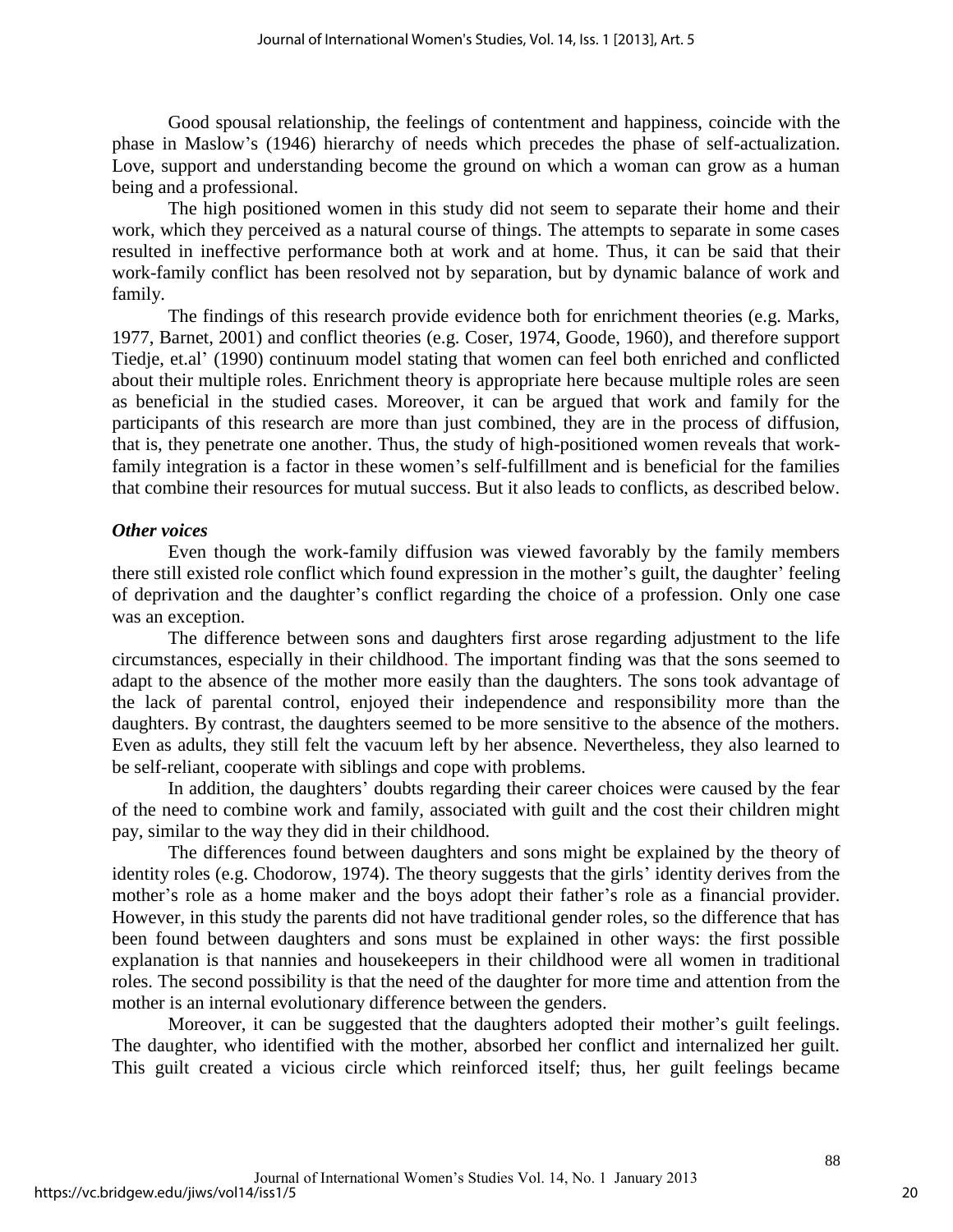internalized. In contrast to the daughter, the son identified with the father, who communicates that this is the way it should be and the son internalized it as a norm.

Finally, it seems that the father's ability to replace the mother was limited with regards to his daughters. Only the mother can provide a female role model, which can not be substituted.

#### **Conclusion**

Findings from the current research indicate that work–family balance is a significant issue affecting the life of high positioned women in Israel. It was found that in order for the women to succeed in playing multiple roles they need to have active personality. In addition, developing the career and the family simultaneously created family understanding and support, especially on the part of the husbands who played a crucial role in relieving the mother's guilt regarding lack of time with the children. Children also had important active and passive roles in their mother's career success. It was also found that the children distinguished between physical and emotional caretaking and felt that their parents were responsible for their education. They saw their parents as a role model for spousal relationship. Another new finding was the differences between daughters and sons regarding time spending with their mothers. Daughters felt that they did not have enough time with their mothers. As adults, they were uncertain about their future professions. In addition, it was found that husbands had unique characteristics which enabled them to play a role in child raising. Finally, the lack of boundaries between home and work created the Family-Career dynamic balance. The family-career dynamic balance was a common narrative that emerged from the stories told by high-positioned women and their families. It was a process of combining two spheres of life and reaching a reasonable compromise. Women with specific leadership qualities and professional ambitions were able to combine their work and family roles under the conditions of support from and delegation to all family members - spouse, children and grandparents. This kind of women would not be satisfied with the role of a home-maker; they needed self-fulfillment in the social sphere as well. Combining private and socials spheres contains potential conflict. These women viewed this conflict as inevitable and normal; they developed strategies and recruited resources available to them and to their families in order to cope. The most important lesson we can learn from their stories is that benefits they and their families gained from combining multiple roles by far outweigh its negative effects. Learning to cope with multiple roles through concessions instead of sacrifice seemed to be a productive strategy.

Resemblances and differences between the coping strategies and perspectives of the high positioned Israeli women regarding work-family balance/conflict and their counterparts in other countries were brought to light. Studies of the women in the world literature provided exceedingly useful background for understanding women and work issues in Israel. They enabled to expose the ways women have been coping with work-family conflict/balance. For example, the Israeli participants had the support of the family and especially of the spouse, similar to the countries like the UK, the USA, India, China and Singapore. However, although women managers, professionals and entrepreneurs in Bangladesh, Hong Kong and partly in India seem to have major domestic help and a tutor for children, they still suffer from the lack of family and especially of the husband's help and support (Alam, et al, 2011, Lo et al, 2003, Nath, 2000). In addition, they need to be supportive of their parents and parents–in-law and are responsible for the children education. This chores lead to exhaustion and feeling of guilt (Lo, 2003) which contrast the overall positive feelings that were found in Israeli women. The current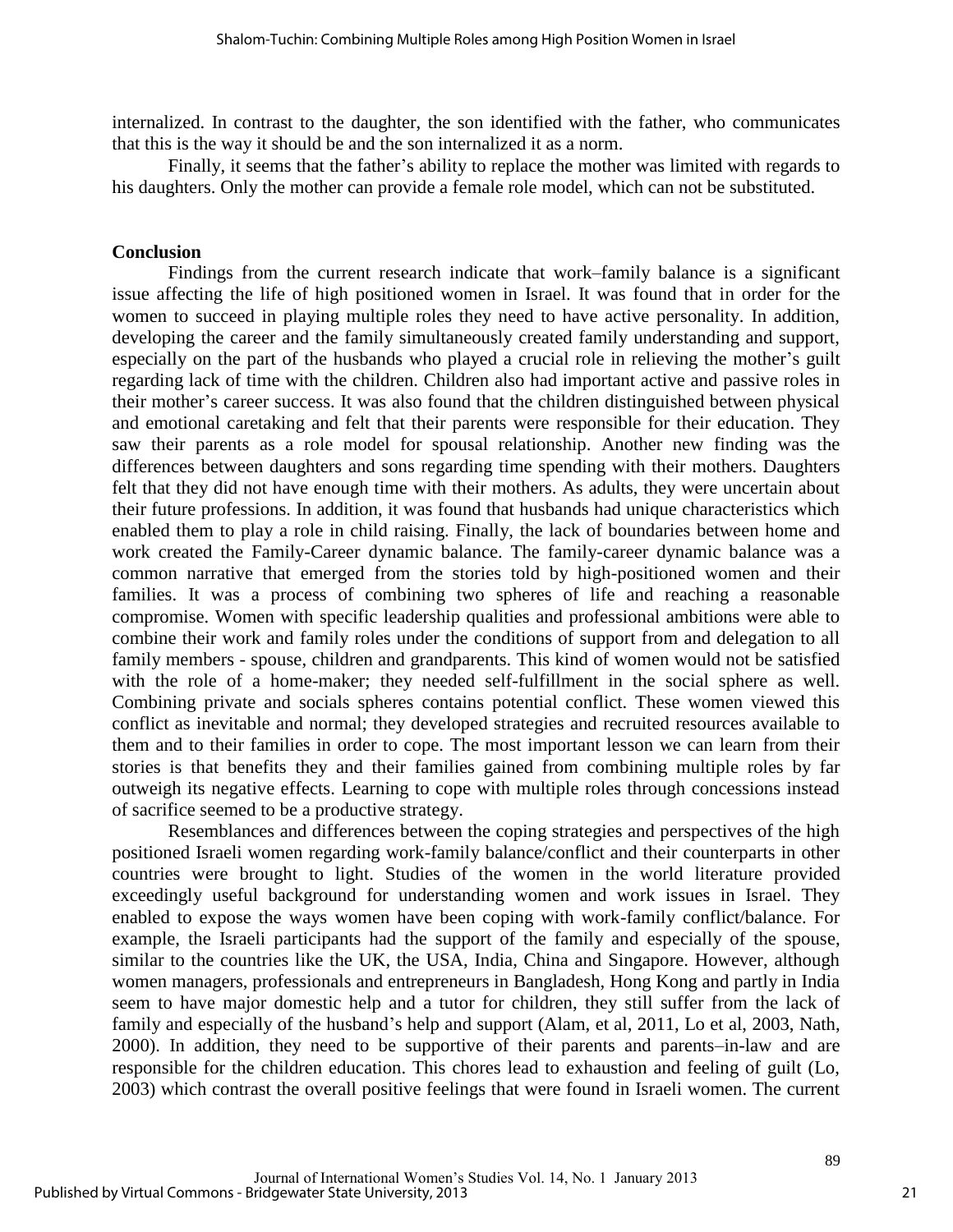research emphasizes that balancing or coping with the conflict of work-family is the issue women around the globe face. The way they perceive it and feel about their multiple roles derives from their personality, cultural attitude, familial perspectives and support they get from their families.

#### **Implications**

The view of the work-family relationship from the perspectives of three family members has not been found in the literature. This approach contributes to a deeper and more comprehensive representation of the family-work relationships and provides triangulation that strengthens the reliability of the findings.

The qualitative-phenomenological method used allowed multi-layered and detailed description of the phenomenon. In addition, the findings shed new light on the contribution of a spouse to his/her partner's career progress as well as the hierarchy of the support layers which measure the extent of support. Moreover, it focused on the benefits both spouses gain as a result of mutual assistance in the process of each partner's professional and personal growth.

The findings demonstrate practical strategies for women and families in which both spouses intend to simultaneously develop ambitious careers and raise children. In addition, awareness of the differences between sons and daughters regarding the time they need to spend with the mother might help the parents to alleviate the stress their children have to cope with.

There is little research in the world literature concerning family perspective regarding work-family balance/conflict which makes it difficult to compare the issue across countries and cultures and requires more research in this area.

#### **References**

- Aaltion, I. & Huang, J. (2007). Women managers' careers in information technology in China: high flyers with emotional costs? *Journal of Organizational Change Management. 20*(2). 227-244.
- Alam, Sayeed, M., Sattar, A. & Chaudhury, S.I. N (2011). Work family conflict of women managers in Dhaka. *Asian Social Science*, *7*(7), 108-114.
- Barnett, R.C., & Gareis, K.C. (2006). Role theory perspectives on work and family. In M. Pitt-Catsouphes, E. E. Kossek & S. Sweet (Eds.). *The Work and Family Handbook: Multi-Disciplinary Perspectives and Approaches* (pp. 209-221). Mahwah, NJ: Erlbaum.
- Barnett, R. C., & Hyde, J. S. (2001). Women, men, work and family. *American Psychologist, 56*(10), 781-796.
- Baumrind, D. (1991). The influence of parenting style on adolescent competence and substance use. *Journal of Early Adolescence, 11*(1), 56-95.
- Becker, G. S. (1965). A theory of allocation of time. *Economic Journal*, 75, 493-517.
- Blair-Loy, M. (2003). *Competing devotions: Career and family among women executives.*  Cambridge, MA: Harvard University Press.
- Bloom-Feshbach S., Bloom-Feshbach J., & Heller K. A. (1982). Work, family, and children's perceptions of the world. In S. B. Kamerman & C. D. Hayes (Eds.), *Families that work: Children in a changing world* (pp. 268-307). Washington, D.C: National Academy Press.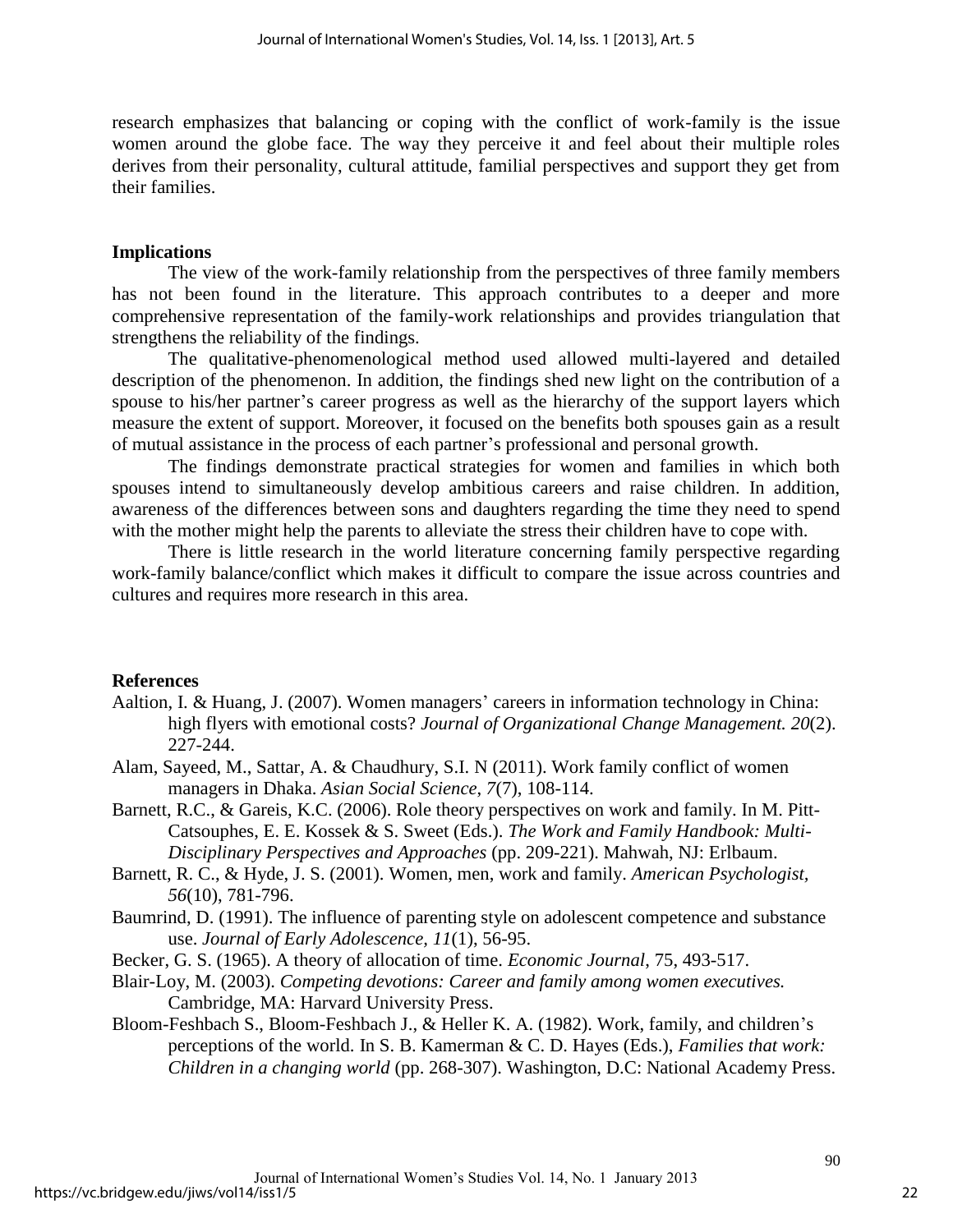- Buzzanell, P. M., Meisenbach, R., Remke, R., Liu, M., Bowers, V., & Conn, C. (2005). The good working mother: Managerial Women's sensemaking and feelings about Work– Family issues. *Communication Studies, 56*(3), 261-285.
- Chodorow, N. (1974). Family structure and feminine personality. In M. Z. Rosaldo and L. Lamphere (Eds.), *Women, Culture and Society.* Stanford: Stanford University Press.
- Coser, L. A. (1974). *Greedy institutions; patterns of undivided commitment* Free Press.
- Dun and Bradstreet (2008, January). *In 2007, the rate of women in chairman role in the leading companies in Israel have decreased to 2.2%; the rate of women in a CEO's roles is 8.4%*. Press announcement. Retrieved April, 3, 2009, from http://www.dbisrael.co.il/NewsShowHeb1.asp?idnum=415
- Gerber, L.A. (1983). *Married to their careers: career and family dilemmas in doctors' lives*. New York: Tavistock Publications.
- Gerson, K. (1993). *No man's land: Men's changing commitments to family and work.* New York: Basic Books.
- Glazer, B.G. & Strauss, A.L. (1967). *The discovery of grounded theory: Strategy for qualitative research*. New York: Aldine Publishing Company.
- Goldin, C. (2004). The long road to the fast track: Career and family. *The Annals of the American Academy of Political and Social Science, 596*(1), 20-35.
- Goode, W. J. (1960). A theory of role strain. *American Sociological Review. 25*(4)*,* 483-496.
- Grant Thornton International (2009). *Women still hold less than a quarter of senior management positions in privately held businesses*. Retrieved June, 13. 2009, from http://www.internationalbusinessreport.com/Press-room/2009/women\_in\_business.asp
- Greenhaus, J.H., & Parasuraman, S. (1994). Work-family conflict, social support and well-being. In M. J. Davidson & R. J. Burke (Eds.) *Women in management: current research issues* (pp. 213-230), London: Sage.
- Grzywacz, J. G., & Marks, N. F. (2000). Reconceptualizing the work-family interface: An ecological perspective on the correlates of positive and negative spillover between work and family. *Journal of Occupational Health Psychology, 5*(1), 111-126.
- Harvey, E. (1999). Short-term and long-term effects of parental employment on children of the National Longitudinal Survey of Youth. *Developmental Psychology*. *35*(2), 445-459.
- Hayes, C. D., Palmer, J. L., & Zaslow, M. J. (1990). *Who cares for America's children?: Child care policy for the 1990s.* Washington, D.C: National Academy Press.
- Hochschild, A. R., & Machung, A. (1989). *The second shift: Working parents and the revolution at home.* New York, Viking.
- Hoffman, L. W. (1989). Effects of maternal employment in the two-parent family. *American Psychologist, 44*(2), 283-292.
- Huberman, A.M. & Miles, M.B. (1994). Data management and analysis methods. In N.K. Denzin & Y.S. Lincoln (Eds.), *Handbook of Qualitative Research* (pp. 428-444). Thousand Oaks, CA: Sage Publications.
- Kamerman, S. B., & Hayes, C. D. (1982). *Families that work: Children in a changing world.* Washington D.C: National Academy Press.
- Kim, S. L. F. & Ling S. C. (2001). Work-family conflict of women entrepreneurs in Singapore. *Women in Management Review*. *16*(5), 204-221.
- Lo, S., Stone, R., Ng, C.W., (2003). Work-family conflict and coping strategies adopted by female married professionals in Hong Kong. *Women in Management Review*. *18*(3/4), 182-190.

91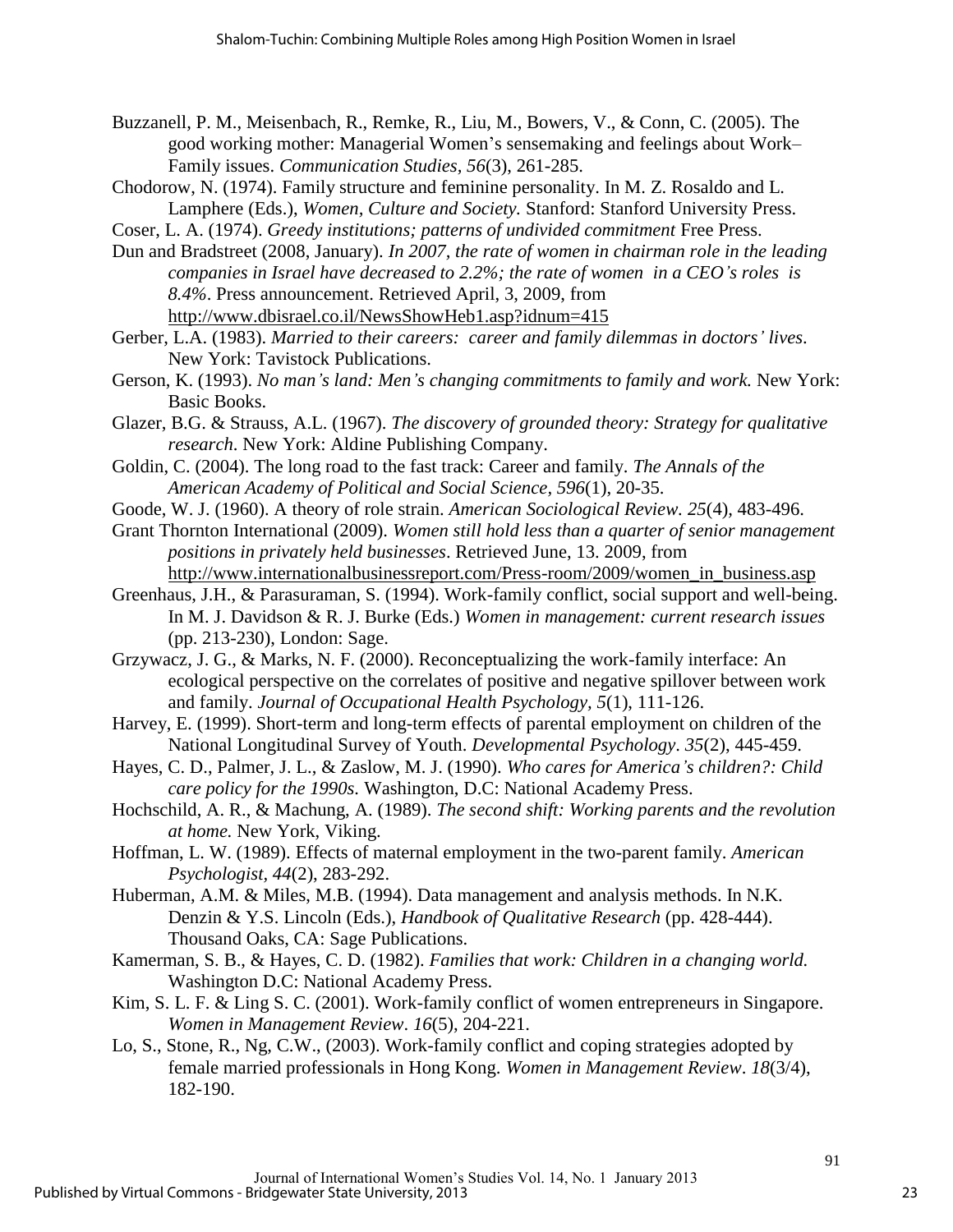- Lorber, J. (1984). *Women physicians: Careers, status, and power.* London: Routledge Kegan & Paul.
- MacEwen, K.E. & Barling, J. (1991). Effects of maternal employment experiences on children's behavior via mood, cognitive difficulties, and parenting behavior. *Journal of Marriage and the Family. 53(3),* 635- 644.
- Marks, S. R. (1977). Multiple roles and role strain: Some notes on human energy, time and commitment. *American Sociological Review, 42*(6), 921-936.
- Maslow, A. (1946). A theory of human motivation. In P. L. Harriman (Ed.), *Twentieth century psychology.* (pp. 22-48). New York: Ayer Publishing.
- Mincor, J. (1982). Labor force participation of married women: A study of labor supply. In: H.G. Lewis (Ed.) *Aspects of Labor Economics*. Princeton, NJ: Princeton University Press (for NBER).
- Moore, W.E. (1962). *Conduct of the corporation*. New York: Random House.
- Nabi, G.R. (2001). The relationship between HRM, social support and subjective career success among men and women. *International Journal of Manpower, 22*(5), 457-474.
- Nath, D. (2000). Gently shattering the glass ceiling: experiences of Indian women managers.*Women In Management Review, 15*(1), 44 – 52.
- Parasuraman, S., Greenhaus, J. H., & Granrose, C. S. (1992). Role stressors, social support, and well-being among two-career couples. *Journal of Organizational Behavior, 13*(4), 339- 356.
- Portugese, J. (1998). *Fertility policy in Israel*. The politics of religion, gender, and nation. Westport, CT, and London, UK: Praeger
- Rabin, C. (1996). *Equal partners-good friends*: empowering couples through therapy. Routledge. New York., NY.
- Rosenthal, G. (2003). The healing effects of storytelling: On the conditions of curative storytelling in the context of research and counseling. *Qualitative Inquiry, 9*(6), 915-933.
- Rosenthal, G. (2007, spring).*Narrative analyze workshop* [Handout]: Beer-Sheba, Israel: Ben-Gurion University. Narrative analyze workshop.
- Schwartz, F. N. (1989). Management women and the new facts of life. *Harvard Business Review, 67*(1), 65-76.
- Shkedi, A. (2003). Words of Meaning: Qualitative research theory and practice. Tel-Aviv: Tel-Aviv university Ramot. (Hebrew).
- Sieber, S. D. (1974). Toward a theory of role accumulation. *American Sociological Review, 39*(4), 567-578.
- Strauss, A. & Corbin, J. (1990). *Basics of qualitative research: Grounded theory procedures and techniques.* London: Sage Publications.
- Strauss, A. & Corbin, J. (1994). Grounded theory methodology: An overview. In N.K. Denzin & Y.S. Lincoln (Eds.), *Handbook of Qualitative Research* (pp. 273-285). Thousand Oaks, CA: Sage.
- Thoits, P. A. (1983). Multiple identities and psychological well-being: A reformulation and test of the social isolation hypothesis. *American Sociological Review, 48*(2), 174-187.
- Tiedje, L. B., Wortman, C. B., Downey, G., Emmons, C., Biernat, M., & Lang, E. (1990). Women with multiple roles: Role-compatibility perceptions, satisfaction, and mental health. *Journal of Marriage and the Family, 52*(1), 63-72.
- Toren, N. (2003). Tradition and transition: Family change in Israel. *Gender Issues*, 21(2). 60-76.